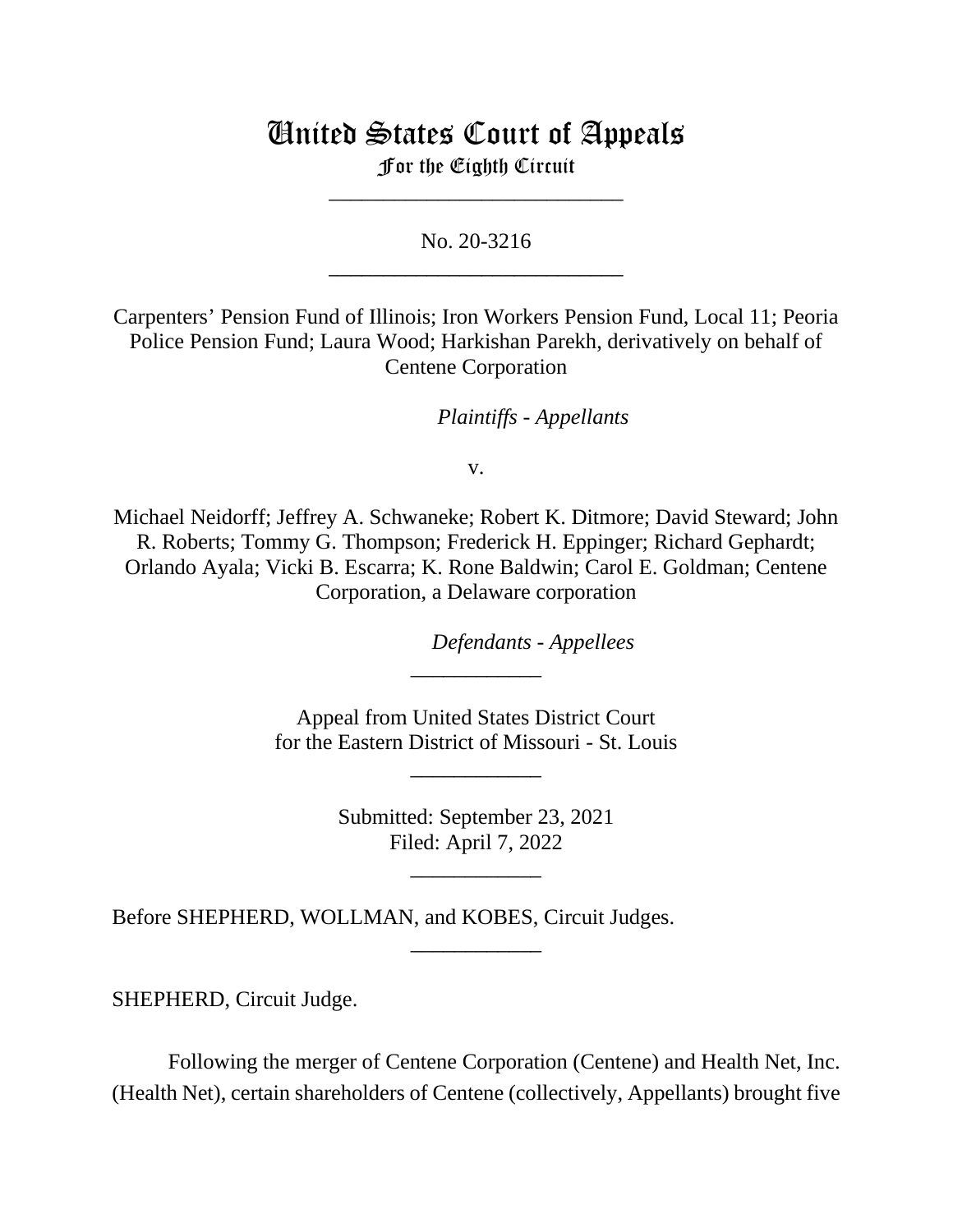claims on behalf of the corporation against certain of its former and then-current directors and officers and nominal defendant Centene (collectively, Appellees): (1) violation of § 14(a) of the Securities Exchange Act of 1934; (2) breach of fiduciary duties of good faith, fair dealing, loyalty, and due care; (3) breach of fiduciary duty of loyalty, good faith, and candor in connection with securities law violations; (4) insider trading; and (5) unjust enrichment. Appellants did not make pre-suit demand on Centene's Board of Directors (the Board) and the district court<sup>[1](#page-1-0)</sup> dismissed their complaint with prejudice, finding that Appellants had failed to plead particularized facts demonstrating that demand would have been futile. Appellants appeal the district court's dismissal, and having jurisdiction under 28 U.S.C. § 1291, we affirm.

I.

Centene is a Delaware corporation that sells health insurance policies for Medicaid, Medicare Advantage, and Medi-Cal, among other products. Prior to its merger with Centene, Health Net sold health insurance policies to individuals, families, and businesses; offered behavioral health, substance abuse, and employee assistance programs; and offered plans for the provision of prescription drugs. In November 2014, Centene's President and CEO, Michael F. Neidorff, contacted Health Net's CEO, Jay Gellert, to discuss their respective businesses. On June 8, 2015, Neidorff informed Gellert that Centene was interested in pursuing a potential business combination with Health Net. Throughout the remainder of June 2015, the Board met on several occasions to discuss the proposed transaction. On July 1, 2015, the Board unanimously approved a merger of the two companies, and the next day, Centene and Health Net put out a joint press release announcing the merger.

Centene and Health Net issued a joint proxy statement (the Proxy Statement) on September 21, 2015, asking for shareholder approval of the merger. The Proxy

<span id="page-1-0"></span><sup>&</sup>lt;sup>1</sup>The Honorable Catherine D. Perry, United States District Judge for the Eastern District of Missouri.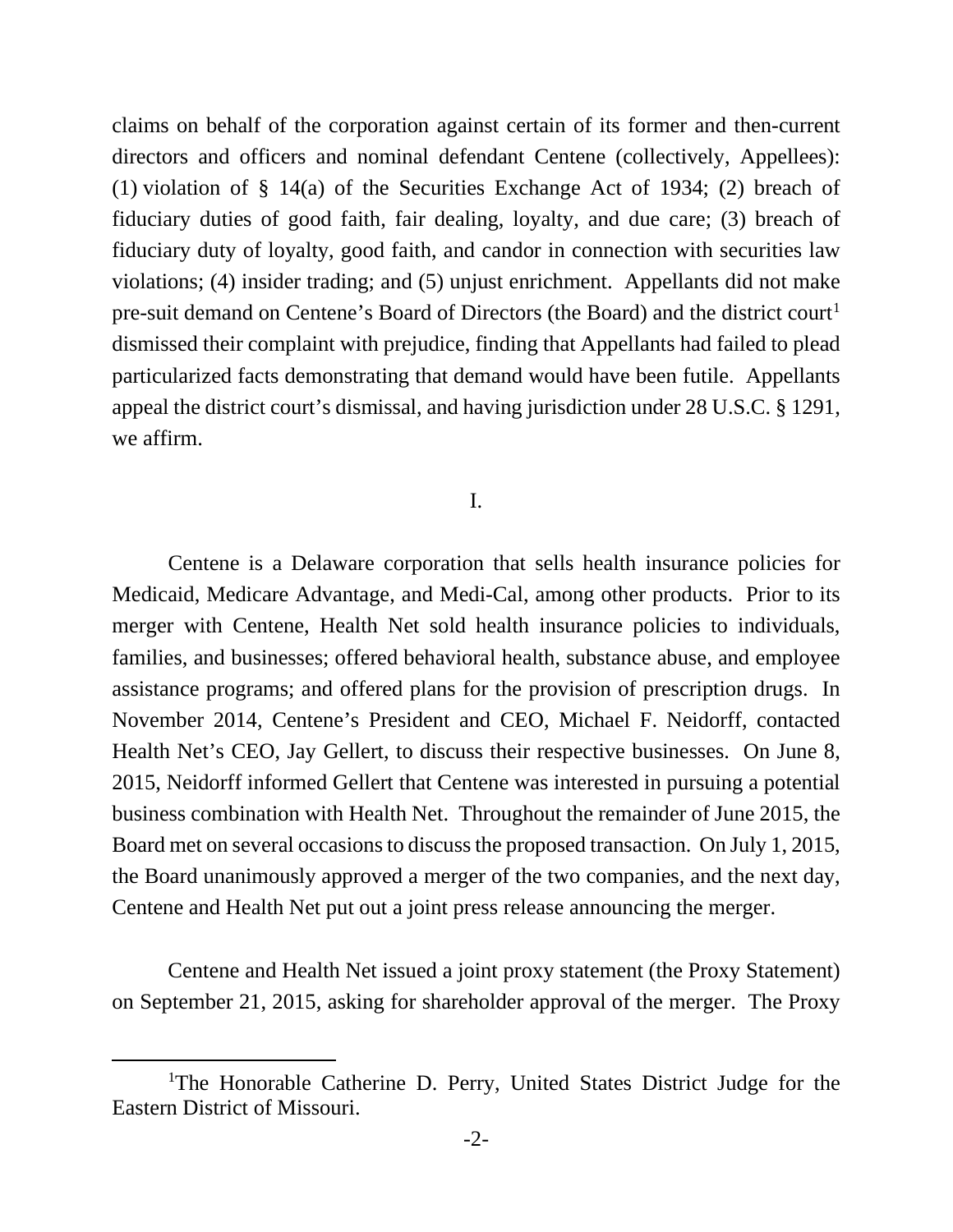Statement detailed the considerations made and rationale in pursuing the transaction, negotiations between the companies, and risk factors associated with the transaction. On October 23, 2015, Centene's shareholders voted to approve the merger, which ultimately closed on March 24, 2016, after regulatory approval. Appellants allege that at the time the Proxy Statement issued, and continuing through the closing date, Centene's directors and officers concealed their knowledge of Health Net's significant financial problems from shareholders, including that Health Net had poorly designed and unprofitable policies, was subject to liability based upon its refusal to pay claims from substance abuse treatment centers in California, and had significant potential tax liabilities.

On April 26, 2016, Centene filed a SEC Form 10-Q (the April 10-Q) reporting its first-quarter financial performance. There, Centene stated that due to the timing of the merger's closing, only preliminary estimates of Health Net's assets and liabilities as of the date of acquisition were available for reporting and such estimates were subject to change. The April 10-Q did not address any premium deficiency reserves (PDRs)<sup>[2](#page-2-0)</sup> that may have been necessary to cover Health Net liabilities, even though Centene's audit committee had determined on April 25, 2016, the day before the form was filed, that the PDRs for Health Net needed to be set, at a minimum, to \$117 million. Following the filing of the April 10-Q, Neidorff and other Centene officers assured the public of the merger's success on multiple occasions.

On July 26, 2016, Centene released its second-quarter financial results. These results disclosed a \$390 million increase in reserves for Health Net's increased liabilities, including a \$90 million increase in reserves for disputed claims arising from Health Net's dealings with substance abuse treatment centers and a \$300 million PDR booked to account for potential losses related to underperforming contracts. Following this disclosure, Centene's stock price dropped more than 8%, amounting to a loss of over \$1 billion in stockholder value. Neidorff later admitted

<span id="page-2-0"></span><sup>&</sup>lt;sup>2"</sup>A premium deficiency reserve is an accounting tool that acknowledges that a firm's projected losses are greater than its projected premiums." United States v. Aetna Inc., 240 F. Supp. 3d 1, 87 (D.D.C. 2017).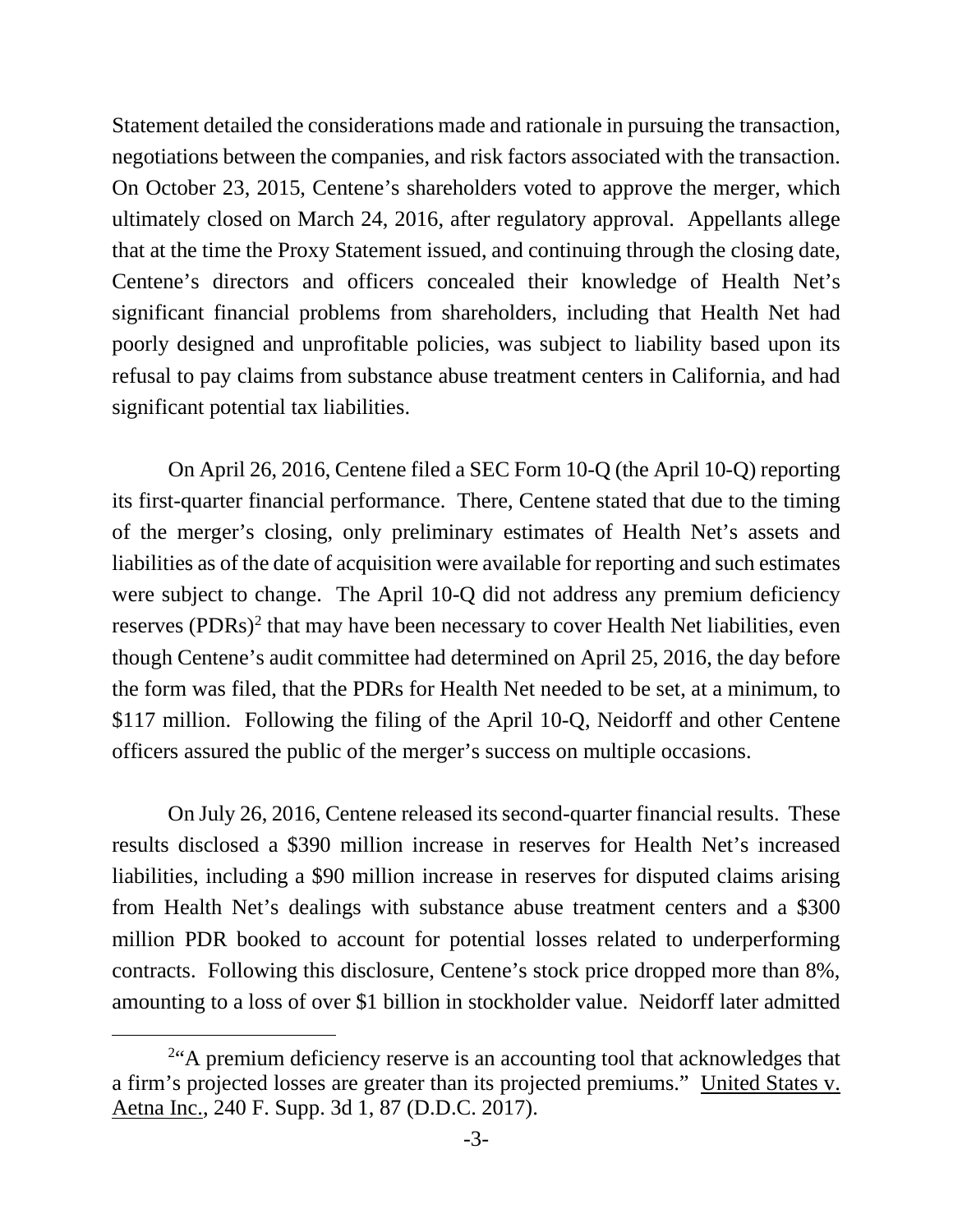that Centene knew of problems with Health Net's business and policies prior to the merger. Further, between the time the merger was approved by shareholders and the release of Centene's second-quarter financial results, several Centene directors and officers sold or disposed of nearly half-a-million shares of Centene stock worth more than \$28 million in total.

After the district court consolidated Appellants' separate derivative actions, Appellants filed their Verified Consolidated Amended Stockholder Derivative Complaint (the Amended Complaint). Significantly, Appellants did not demand that the Board bring the desired lawsuit, instead arguing that demand would be futile because a majority of the Board could not have impartially considered whether to bring such suit. At the time Appellants filed the Amended Complaint, the Board consisted of nine directors: inside-director Neidorff and eight outside directors. Appellees include Neidorff and outside-directors Robert K. Ditmore, David L. Steward, John R. Roberts, Tommy G. Thompson, Frederick H. Eppinger, Richard A. Gephardt, and Orlando Ayala (collectively, the Director Defendants). Outside-director Jessica Blume, who was not a director when the Proxy Statement issued in September 2015, is not named as a defendant.

Appellees filed a motion to dismiss the Amended Complaint, arguing that Appellants failed to plead demand futility. The district court granted Appellees' motion and dismissed the case with prejudice, finding that Appellants failed to plead facts with sufficient particularity that would excuse pre-suit demand. Appellants timely brought the present appeal, arguing that the district court erred in finding that the Amended Complaint failed to demonstrate demand futility.

#### II.

We review a district court's grant of a motion to dismiss de novo, accepting all allegations within the complaint as true. Gomes v. Am. Century Cos., 710 F.3d 811, 815 (8th Cir. 2013). "To survive a motion to dismiss, a complaint must plead 'enough facts to state a claim to relief that is plausible on its face.'" Id. (quoting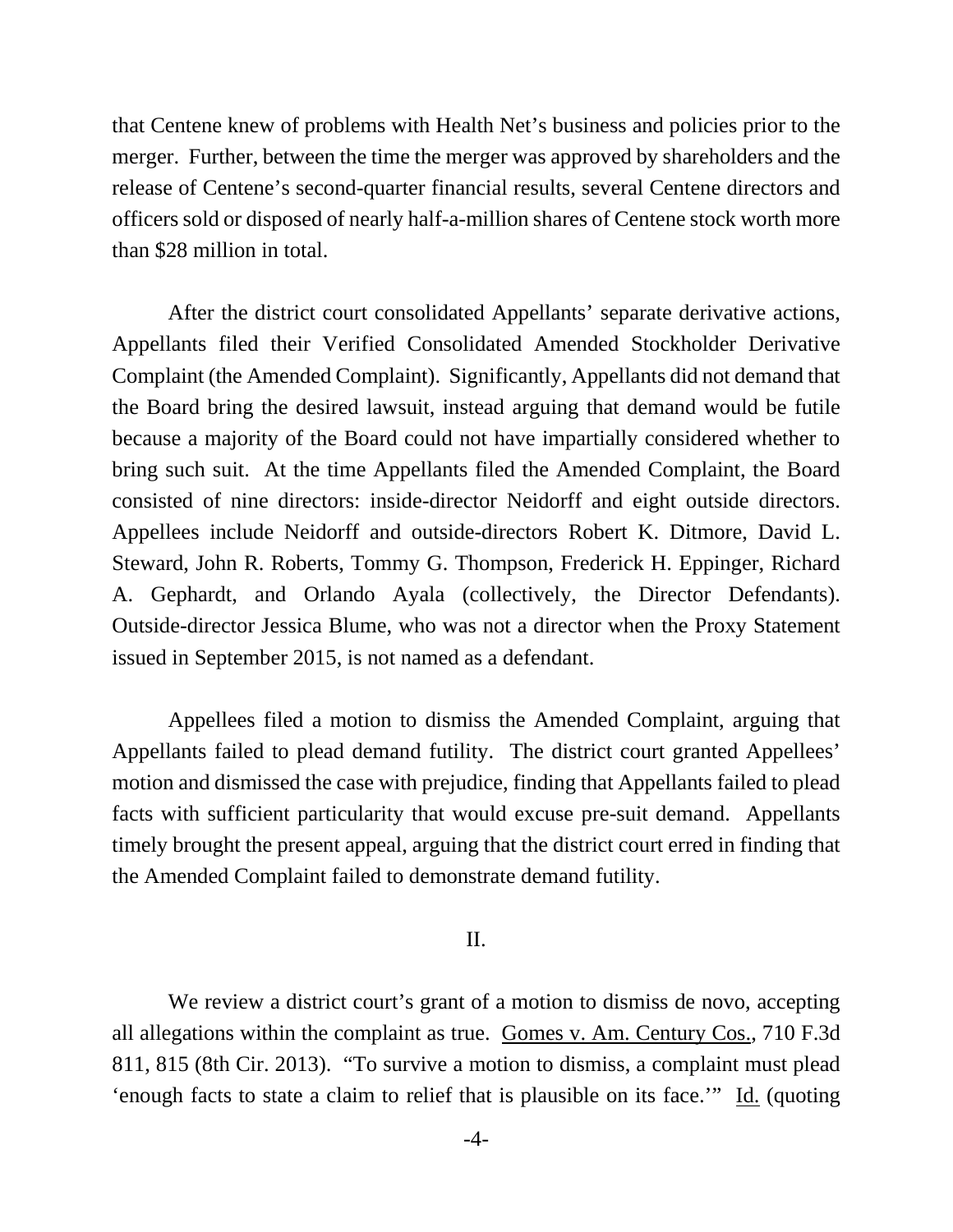Bell Atl. Corp. v. Twombly, 550 U.S. 544, 570 (2007)). Federal Rule of Civil Procedure 23.1, however, subjects complaints in a derivative action to a heightened pleading standard, requiring that shareholders "state with particularity . . . any effort . . . to obtain the desired action from the directors or comparable authority" and "the reasons for not obtaining the action or not making the effort." Fed. R. Civ. P. 23.1(b)(3). This Court recognizes Rule 23.1 as "'a rule of pleading' that 'requires that the complaint in such a case allege the facts that will enable a federal court to decide whether such a demand requirement has been satisfied.'" Gomes, 710 F.3d at 815 (citation omitted). Thus, where shareholders do not make demand on the board, those shareholders must plead with particularity the reasons why such demand would have been futile and should therefore be excused.

Before reaching the merits of the issue, we must first determine the proper framework for assessing demand futility. Because Centene is a Delaware corporation, Delaware law applies. See Cottrell ex rel. Wal-Mart Stores v. Duke, 829 F.3d 983, 989 (8th Cir. 2016). For many years, Delaware courts applied one of two tests for demand futility, with the appropriate test dictated by the composition of the board upon which demand was to be made (the demand board). The first test, set forth in Aronson v. Lewis, applied where the complaint challenged a decision made by the demand board and required plaintiffs to plead particularized facts demonstrating a reasonable doubt that "(1) the directors are disinterested and independent [or] (2) the challenged transaction was otherwise the product of a valid exercise of business judgment." Rales v. Blasband, 634 A.2d 927, 933 (Del. 1993) (alteration in original) (quoting Aronson v. Lewis, 473 A.2d 805, 814 (Del. 1984), overruled on other grounds by Brehm v. Eisner, 746 A.2d 244 (Del. 2000)). Alternatively, the second test, set forth in Rales v. Blasband, applied "where the board that would be considering the demand did not make a business decision which is being challenged in the derivative suit." 634 A.2d at 933-34. The Rales test required the court to "determine whether or not the particularized factual allegations of a derivative stockholder complaint create a reasonable doubt that, as of the time the complaint is filed, the board of directors could have properly exercised its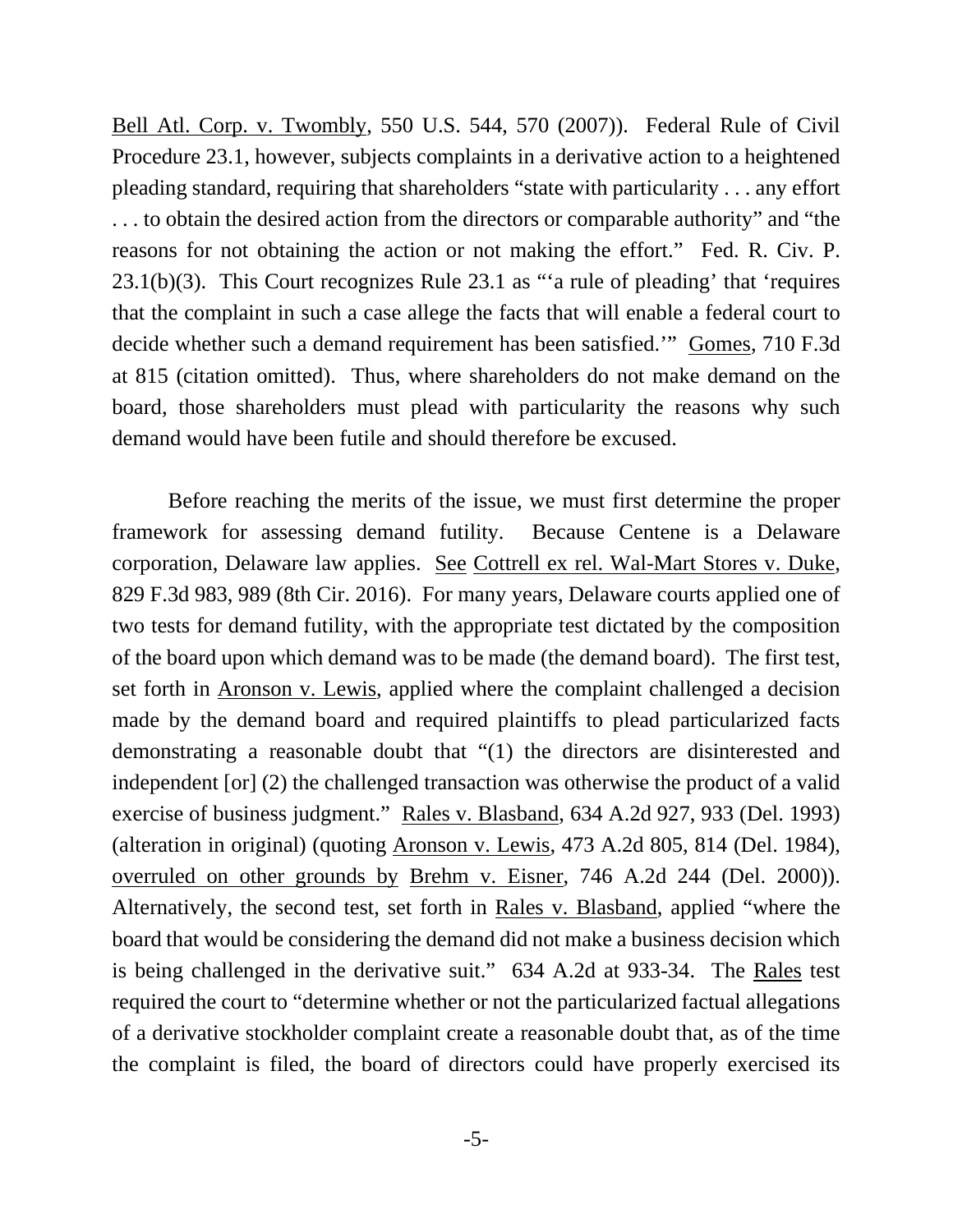independent and disinterested business judgment in responding to a demand." Id. at 934.

After the district court entered its order dismissing the Amended Complaint, the Delaware Supreme Court eliminated this distinction and announced a new, "universal" test that encompasses both the Aronson and Rales tests. See United Food & Com. Workers Union & Participating Food Indus. Emps. Tri-State Pension Fund v. Zuckerberg (Tri-State), 262 A.3d 1034, 1058-59 (Del. 2021). This new test consists of three questions to be analyzed on a director-by-director basis<sup>[3](#page-5-0)</sup> when making a demand futility determination:

(i) whether the director received a material personal benefit from the alleged misconduct that is the subject of the litigation demand;

(ii) whether the director faces a substantial likelihood of liability on any of the claims that would be the subject of the litigation demand; and

(iii) whether the director lacks independence from someone who received a material personal benefit from the alleged misconduct that would be the subject of the litigation demand or who would face a substantial likelihood of liability on any of the claims that are the subject of the litigation demand.

<span id="page-5-0"></span><sup>&</sup>lt;sup>3</sup>Here, as in Cottrell, where we declined "to fault the shareholders for not 'plead[ing] facts director-by-director'" because "the shareholders' theory of the case was that the relevant directors all learned about the investigators' suspicions of bribery in the same way and faced liability for the same reasons," Appellants allege that a majority of the Board learned about the problems with Health Net in the same way. See 829 F.3d at 992 n.10 (alteration in original). Therefore, to the extent that the Amended Complaint does not plead all facts "director-by-director" but, instead, pleads some facts against the Director Defendants as a group, "we see nothing that would have been gained by demanding that they repeat the same allegations 'director-by-director' in their complaint" and do not fault Appellants for their failure to do so. Id.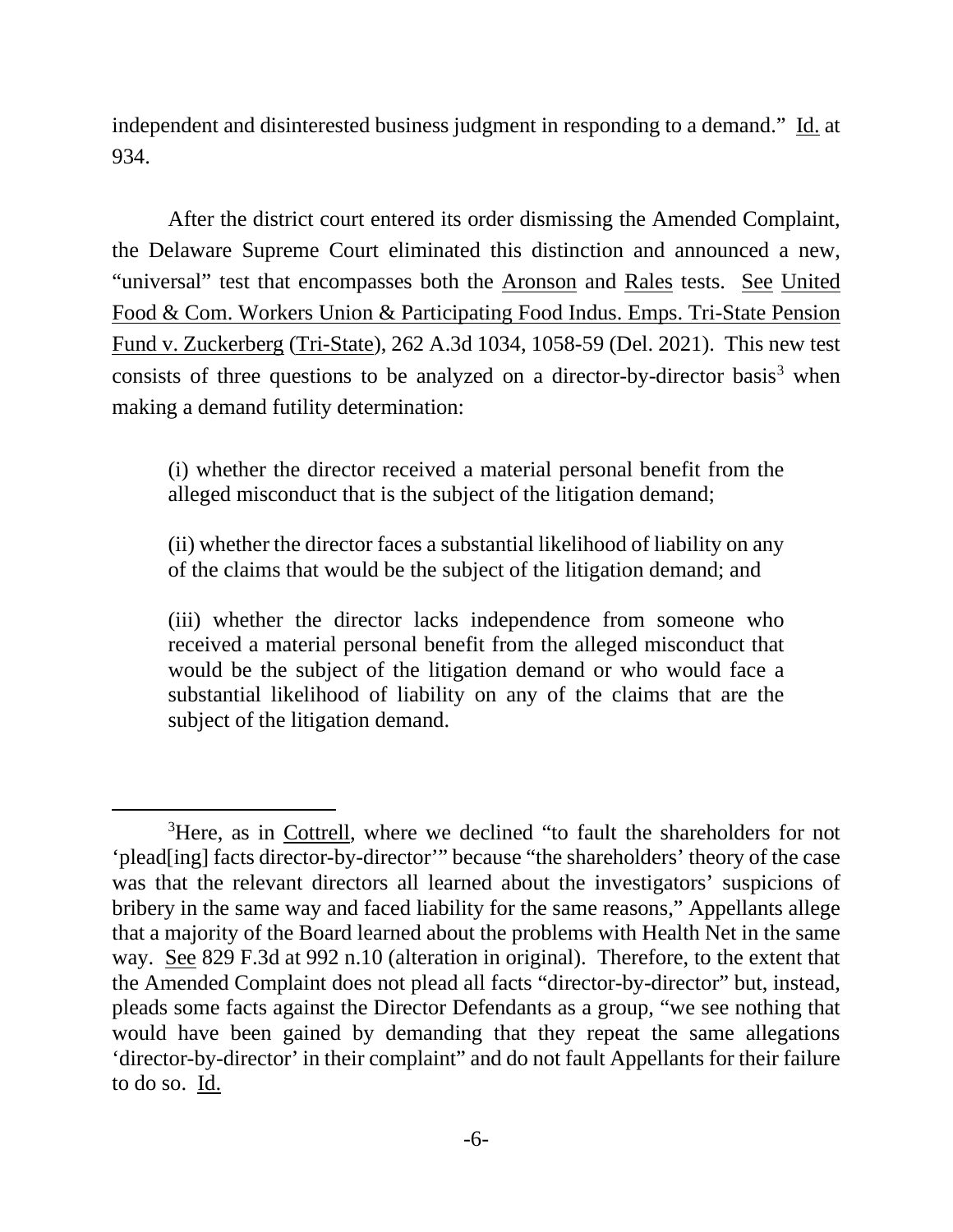Id. at 1059. Demand is excused as futile if the answer to any of the above questions is "yes" for at least half of the members of the demand board. Id. Importantly, this test "does not change the result of [the] demand-futility analysis" and "is consistent with and enhances Aronson, Rales, and their progeny," which "remain good law." Id. at 1058-59. Thus, because this new test is merely a synthetization of Delaware precedent that was available to Appellants at the time the Amended Complaint was filed, we find that granting Appellants' request that we remand to allow Appellants the opportunity to replead would not afford Appellants any opportunity that was not already within their reach.

With the proper framework established, we now turn to the question of whether Appellants have pled demand futility as to each of their five claims.<sup>[4](#page-6-0)</sup> No detailed analysis is needed as to the first Tri-State question because the Amended Complaint makes no allegation that at least half of the Board received a material personal benefit from the conduct alleged. Similarly, we need not delve into the

<span id="page-6-0"></span><sup>&</sup>lt;sup>4</sup>As to their first three claims, Appellants failed to structure the argument section of their opening brief in a claim-by-claim manner, instead focusing entirely on what information the Board knew at various points. At oral argument, Appellants indicated that this Court's opinion in Cottrell served as the blueprint for their Amended Complaint. From what we can discern, Appellants implemented the same strategy in drafting their opening brief. Cottrell, however, does not override Delaware law's instruction that "[d]emand futility analysis is conducted on a claim-by-claim basis." Beam ex rel. Martha Stewart Living Omnimedia, Inc. v. Stewart (Beam I), 833 A.2d 961, 977 n.48 (Del. Ch. 2003). In Cottrell, it was unnecessary for this Court to address the details of the shareholders' individual claims because a common threshold requirement—namely, knowledge of the alleged misconduct—underlying each claim was not met. 829 F.3d at 990 & n.8. Appellants seem to take from Cottrell that if they can demonstrate that the Board knew of the problems with Health Net, then they have adequately pled demand futility. See Appellants' Br. 45-47. This is not so. Had the shareholders in Cottrell met the threshold requirement, an analysis of their individual claims would still have been required to determine whether at least half of the directors faced a substantial likelihood of liability as to each alleged claim. See 829 F.3d at 990 n.8.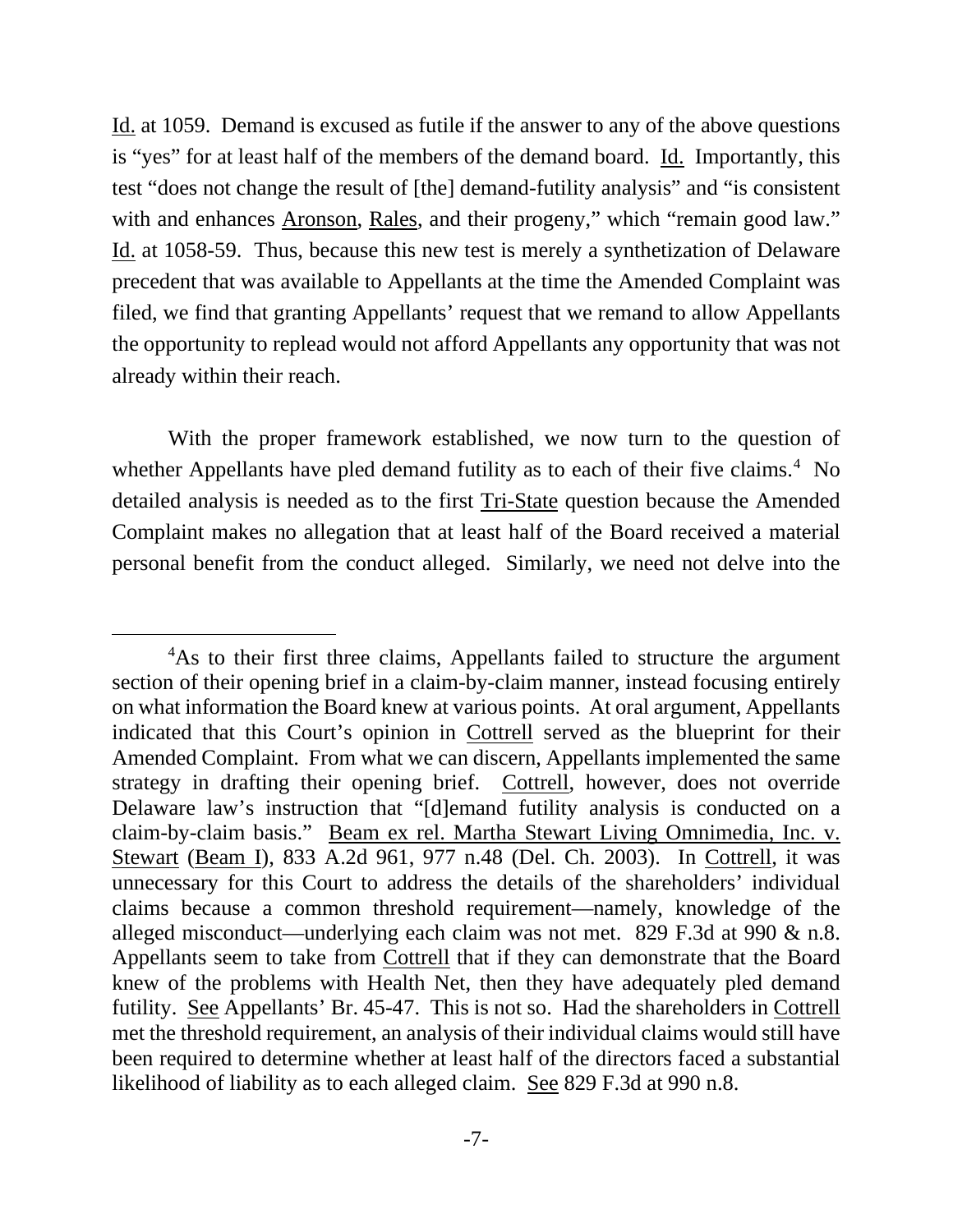third question because Appellants have failed to argue it on appeal.<sup>[5](#page-7-0)</sup> See Falco v. Farmers Ins. Grp., 795 F.3d 864, 868 (8th Cir. 2015) ("Questions not raised, briefed

<span id="page-7-0"></span>5 Even had Appellants made this argument, they have not pled facts demonstrating that at least half of the Board lacks independence from a director who either received a material personal benefit from the alleged misconduct or faces a substantial likelihood of liability on any of the claims alleged in the Amended Complaint.

To show a lack of independence, a derivative complaint must plead with particularity facts creating "a reasonable doubt that a director is . . . so 'beholden' to an interested director . . . that his or her 'discretion would be sterilized.'"

. . . The plaintiff must allege that "the director in question had ties to the person whose proposal or actions he or she is evaluating that are sufficiently substantial that he or she could not objectively discharge his or her fiduciary duties."

Tri-State, 262 A.3d at 1060-61 (first and second alteration in original) (first quoting Beam ex rel. Martha Stewart Living Omnimedia, Inc. v. Stewart (Beam II), 845 A.2d 1040, 1050 (Del. 2004); then quoting Kahn v. M & F Worldwide Corp., 88 A.3d 635, 649 (Del. 2014) (overruled on other grounds by Flood v. Synutra Int'l, Inc., 195 A.3d 754 (Del. 2018))).

Appellants allege that the Board members lack independence from one another because a majority have been on the Board for "at least 12 consecutive years"; they have instituted "self-serving measures that foster their entrenchment," such as "imposing a staggered board"; and each Board committee has had the same chairperson for at least 12 years. R. Doc. 45-1, at 77-78. Appellants further make the bare assertion that the Board members are "personal friends" with "entangling financial alliances, personal and business interests and other dependencies." R. Doc. 45-1, at 84. Without more, these allegations do not demonstrate a lack of independence. See Beam II, 845 A.2d at 1050-52 ("Allegations of mere personal friendship or a mere outside business relationship, standing alone, are insufficient to raise a reasonable doubt about a director's independence."); In re MFW S'Holders Litig., 67 A.3d 496, 509-10 (Del. Ch. 2013) ("[T]he simple fact that there are some financial ties between the interested party and the director is not disqualifying."); In re BJ's Wholesale Club, Inc. S'holders Litig., No. 6623–VCN, 2013 WL 396202, at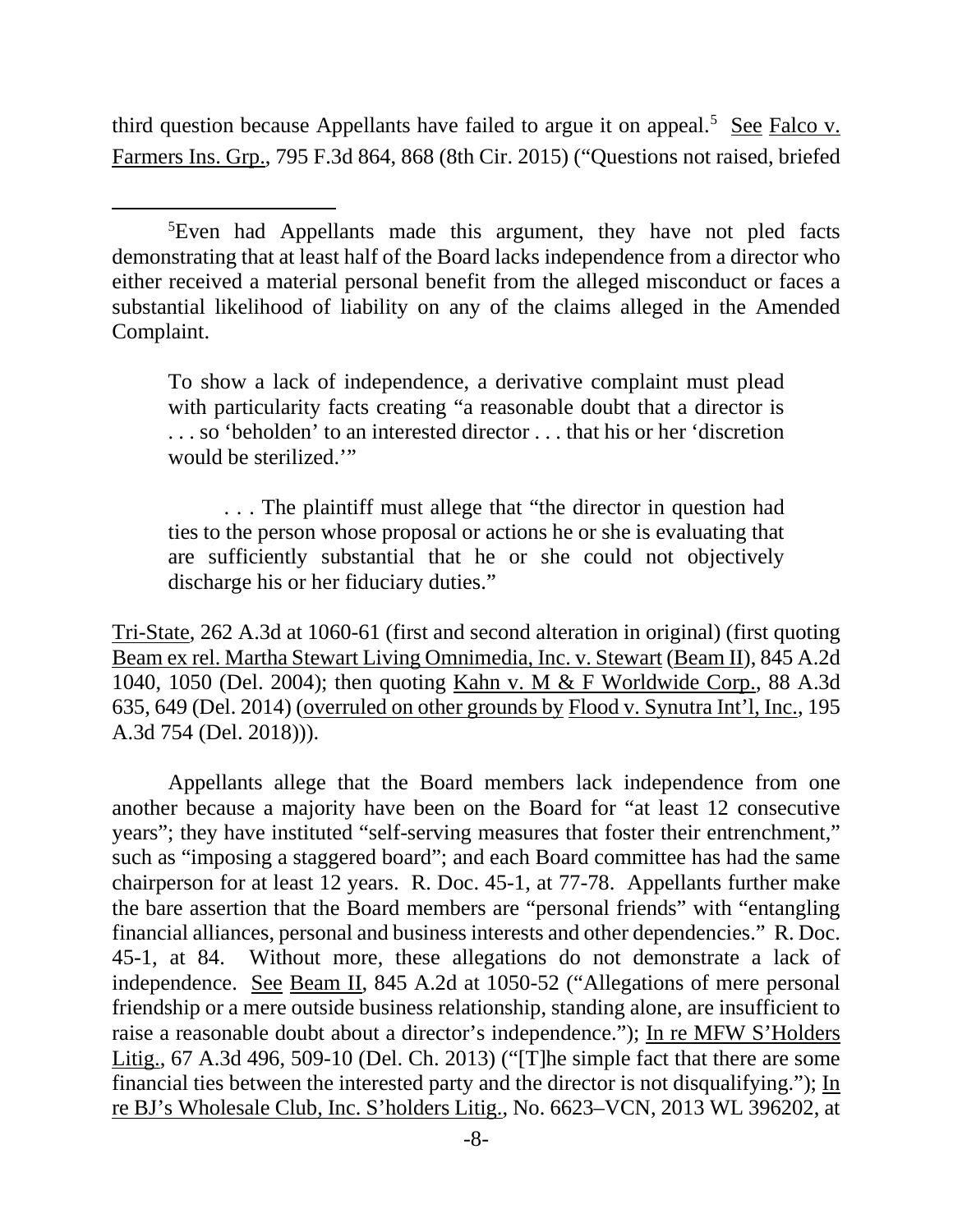or argued will ordinarily be given no consideration by an appellate court." (citation omitted)).

This leaves the second Tri-State question, which is the same question addressed by the district court and briefed by the parties: whether at least half of the Board (i.e., five of the nine directors) faces a substantial likelihood of liability as to any of Appellants' five claims. See 262 A.3d at 1059. As a preliminary matter, though Appellants allege on appeal that all nine directors face a substantial likelihood of liability because they knew of material problems with Health Net's business and concealed them from stockholders, the Amended Complaint does not name Blume as a defendant or explain how she could have participated in such conduct prior to joining the Board. Because Blume does not face a substantial likelihood of liability as to any of Appellants' five claims, our focus is on the remaining eight directors (the Director Defendants).

#### A.

Appellants' first claim alleges that the Director Defendants violated § 14(a) of the Securities Exchange Act of 1934 by "negligently" issuing "false and misleading statements" within the Proxy Statement and failing to disclose additional information concerning Health Net's problems. R. Doc. 45-1, at 87. "Section 14(a) . . . provides that it is unlawful to solicit a proxy respecting any registered security in contravention of SEC rules and regulations. SEC Rule 14a-9(a) provides that no proxy statement may contain any false or misleading statement or omission with respect to a material fact." SEC v. Shanahan, 646 F.3d 536, 546 (8th Cir. 2011). "Section 14(a) 'was intended to promote the free exercise of the voting rights of stockholders by ensuring that proxies would be solicited with explanation to the stockholder of the real nature of the questions for which authority to cast his vote is

<sup>\*6</sup> n.63 (Del. Ch. Jan. 31, 2013) (finding allegation that board members had served on board together nearly twenty years insufficient to raise reasonable doubt as to director's independence).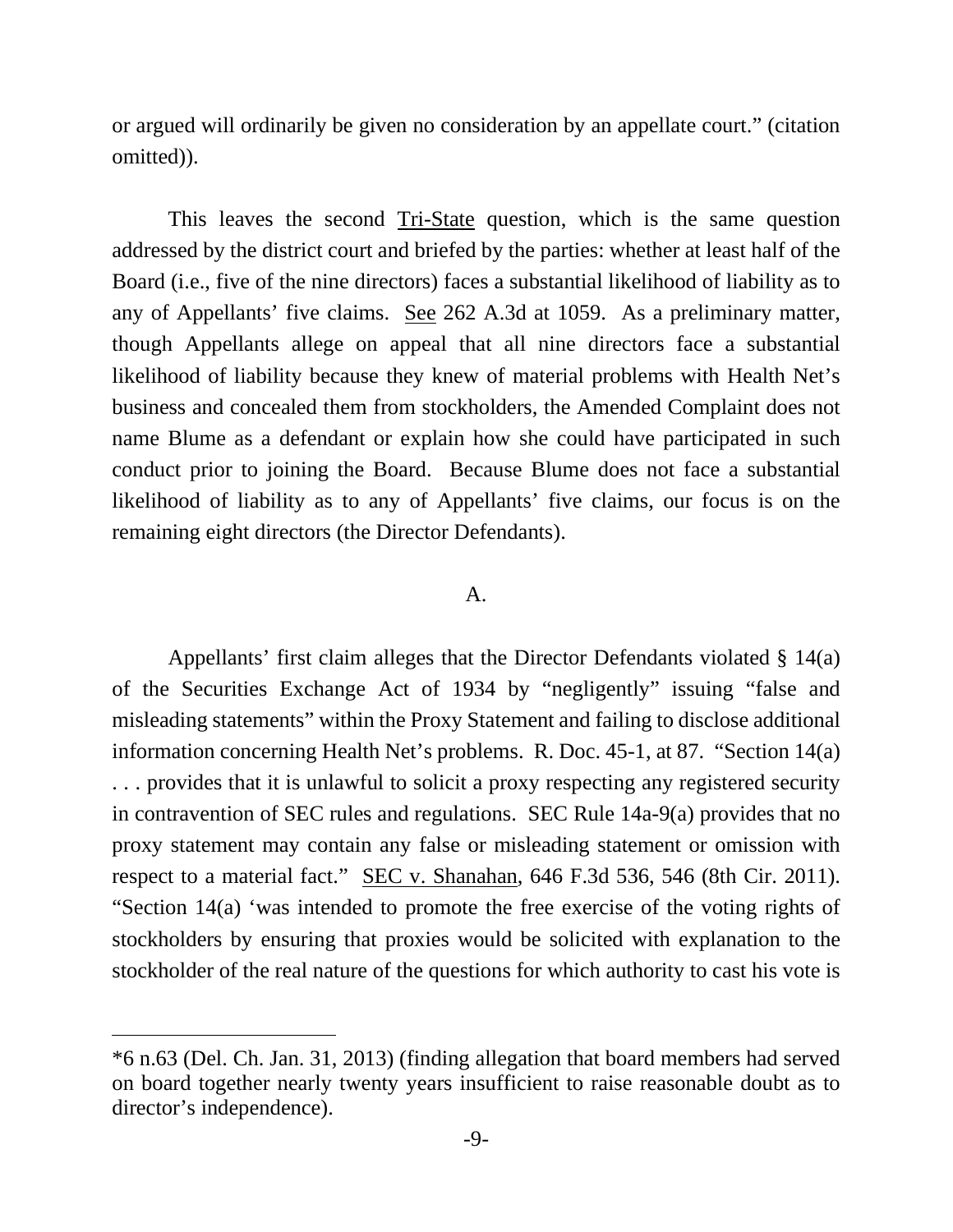sought.'" SEC v. Das, 723 F.3d 943, 953 (8th Cir. 2013) (quoting TSC Indus., Inc. v. Northway, Inc., 426 U.S. 438, 444 (1976)).

A plaintiff who alleges a claim under  $\S$  14(a) must show that "(1) a proxy statement contained a material misrepresentation or omission which (2) caused the plaintiff injury and (3) that the proxy solicitation itself, rather than the particular defect in the solicitation materials, was an essential link in the accomplishment of the transaction." Tracinda Corp. v. DaimlerChrysler AG, 502 F.3d 212, 228 (3d Cir. 2007) (citation omitted); see also Kuebler v. Vectren Corp., 13 F.4th 631, 637 (7th Cir. 2021) (same); N.Y.C. Emps.' Ret. Sys., 593 F.3d 1018, 1022 (9th Cir. 2010) (same), overruled on other grounds by Lacey v. Maricopa Cnty., 693 F.3d 896 (9th Cir. 2012). Further, because "[t]he Private Securities Litigation Reform Act ('PSLRA') imposes heightened pleading standards in securities-fraud cases," Campbell v. Transgenomic, Inc., 916 F.3d 1121, 1124 (8th Cir. 2019) (citation omitted), the Amended Complaint must also "1) specify each statement alleged to have been misleading, [and] the reason or reasons why the statement is misleading, and 2) state with particularity facts giving rise to a strong inference that the defendant acted with the required state of mind," Little Gem Life Scis. v. Orphan Med., 537 F.3d 913, 916-17 (8th Cir. 2008) (alteration in original) (citation omitted); see also 15 U.S.C. § 78u-4(b) (stating requirements for securities fraud actions). This Court has held that "scienter is an element" of  $\S$  14(a) claims brought "against outside directors," which seven of the eight Director Defendants were at the time the Amended Complaint was filed. Shanahan, 646 F.3d at 546.

"The question of materiality . . . is an objective one, involving the significance of an omitted or misrepresented fact to a reasonable investor." TSC Indus., 426 U.S. at 445. An alleged misrepresentation must have been, "at the time and in the light of the circumstances under which it is made . . . false or misleading with respect to any material fact." 17 C.F.R. § 240.14a-9(a). "A fact is material 'when there is a substantial likelihood that the disclosure of the omitted fact would have been viewed by the reasonable investor as having significantly altered the total mix of information made available.'" Smelko v. Stratasys Ltd. (In re Stratasys Ltd. S'holder Sec. Litig.),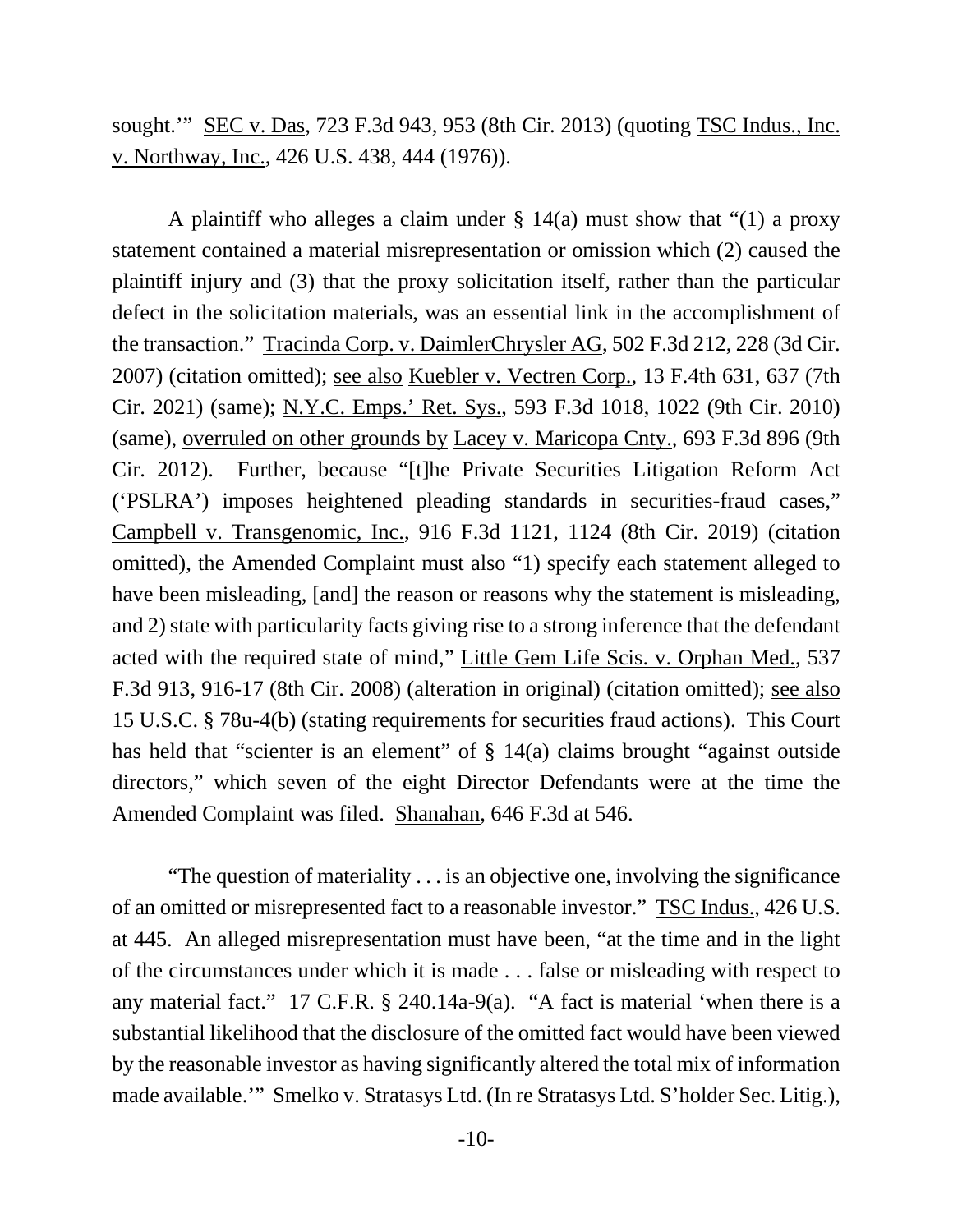864 F.3d 879, 882 (8th Cir. 2017) (quoting Matrixx Initiatives, Inc. v. Siracusano, 563 U.S. 27, 38 (2011)). "The court views factual allegations most favorably to the plaintiff and assumes the truth of particularly pled allegations, but not of 'catch-all' or 'blanket' assertions that do not meet the particularity requirements of the statute." Campbell, 916 F.3d at 1124 (citation omitted).

Here, Appellants allege that the Proxy Statement "failed to disclose (i) the existing problems regarding claims from Health Net's substance abuse facilities; (ii) poorly designed and unprofitable policies in California and Arizona; (iii) potentially massive tax liabilities in California; and (iv) Health Net's purported involvement in a scheme to defraud Medicare." R. Doc. 45-1, at 32. Appellants argue in their reply brief that these alleged omissions rendered both the pro forma analyses included in the Proxy Statement and the Proxy Statement as a whole "incomplete and misleading." Appellants' Reply Br. 16. "As a general rule, we will not consider arguments raised for the first time in a reply brief. We are not precluded from doing so, however, particularly where, as here, the argument raised in the reply brief supplements an argument raised in a party's initial brief." Barham v. Reliance Standard Life Ins. Co., 441 F.3d 581, 584 (8th Cir. 2006) (citation omitted). Here, we consider Appellants' argument in their reply brief to be further development of an argument raised in their opening brief, and therefore, it is appropriate for our consideration. See Appellants' Br. 35.

Appellants' argument that the alleged omissions rendered the entire Proxy Statement misleading is a "blanket" assertion that lacks the specificity required by the PSLRA. See Campbell, 916 F.3d at 1124. As to Appellants' argument that the alleged omissions rendered the pro forma analyses misleading, we find that the cautionary language included in the Proxy Statement "renders the alleged . . . omissions immaterial as a matter of law." Chambers v. AMDOCS Ltd. (In re AMDOCS Ltd. Sec. Litig.), 390 F.3d 542, 548 (8th Cir. 2004) (per curiam). "[C]autionary language must 'relate directly to that by which plaintiffs claim to have been misled.'" Parnes v. Gateway 2000, Inc., 122 F.3d 539, 548 (8th Cir. 1997) (citation omitted). Here, the Proxy Statement contains language in bold type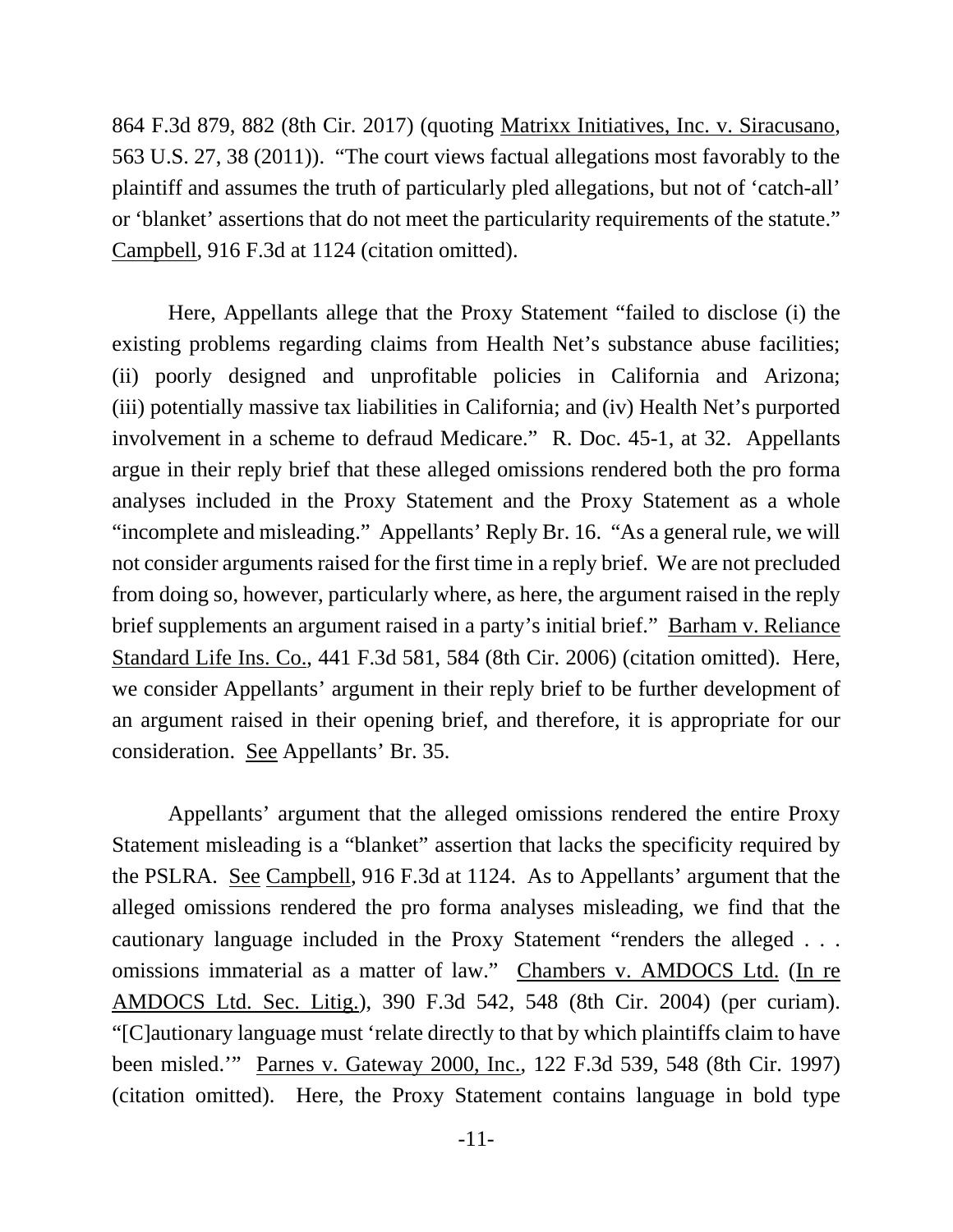warning shareholders of "the uncertainties inherent in the unaudited financial projections" and cautioning them "not to place undue, if any, reliance on such unaudited financial projections." R. Doc. 79-3, at 118 (emphasis omitted). [6](#page-11-0) We find that this language relates directly to the pro forma analyses by which Appellants claim to have been misled and, therefore, renders the alleged omissions immaterial.

Appellants additionally allege that the Proxy Statement "falsely or misleadingly states that: '[t]he combination of Health Net and Centene would maintain and enhance Health Net's strong commercial business in California, which could also serve as a model for other states in which similar opportunities can be identified.'" Appellants' Br. 35 (alteration in original). Our review of the Amended Complaint, however, reveals that though Appellants note this statement in the

<span id="page-11-0"></span><sup>6</sup> Among other cautionary language, the Proxy Statement also provides:

There can be no assurance that the underlying assumptions or projected results will be realized, and actual results will likely differ, and may differ materially, from those reflected in the unaudited financial projections, whether or not the merger is completed. As a result, the unaudited financial projections cannot necessarily be considered predictive of actual future operating results, and this information should not be relied on as such.

<sup>. . .</sup> In the view of Centene's management and Health Net's management, the respective forecasts prepared by them were prepared on a reasonable basis based on the information available to Centene's management and Health Net's management, respectively, at the time of their preparation. The unaudited financial projections, however, are not facts and should not be relied upon as being necessarily indicative of actual future results, and readers of this joint proxy statement/prospectus are cautioned not to place undue, or any, reliance on this information. The inclusion of the unaudited financial projections in this joint proxy statement/prospectus is not an admission or representation by Centene or Health Net that such information is material.

R. Doc. 79-3, at 117.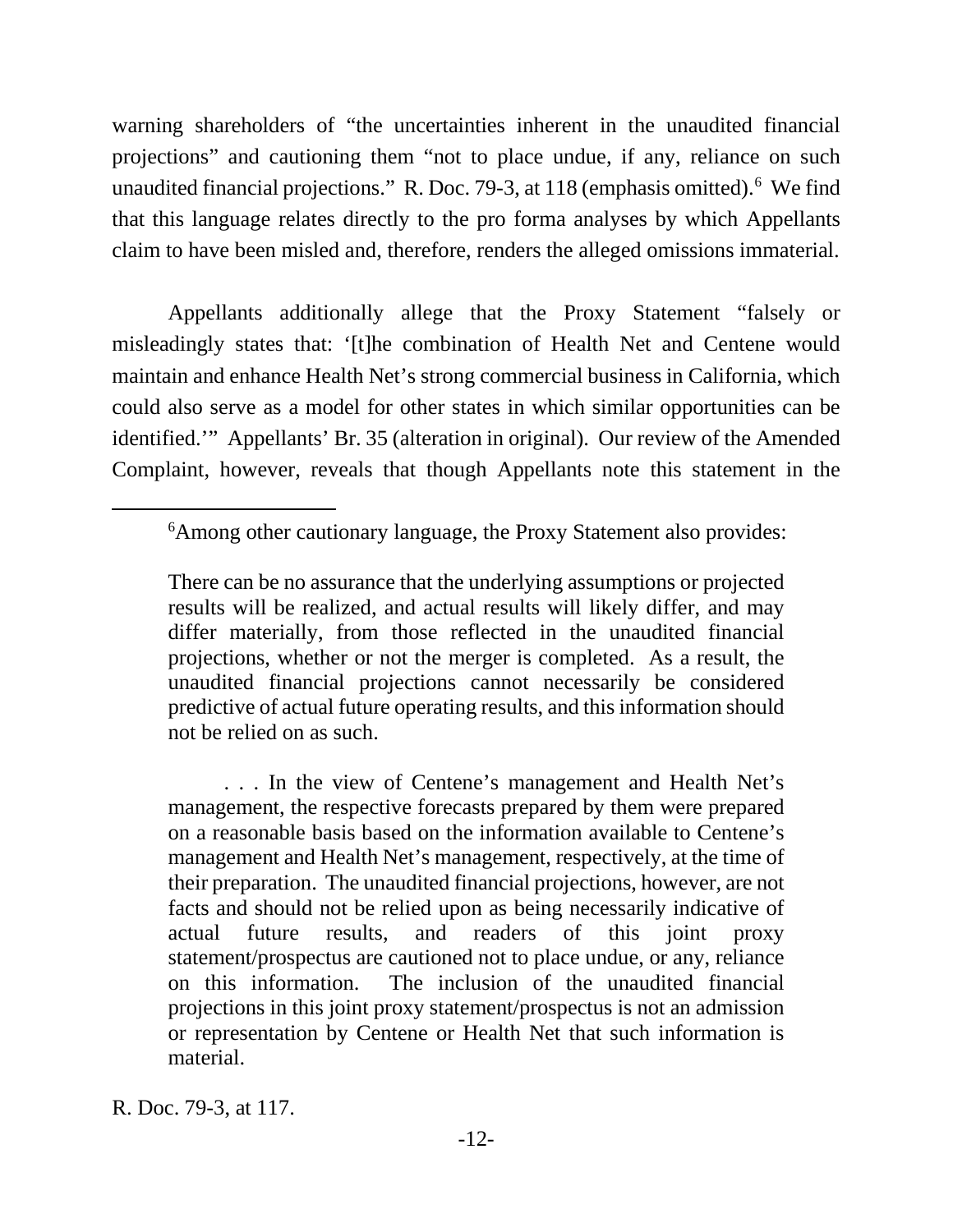Amended Complaint, they at no point explicitly allege that this statement was misleading, and therefore, Appellants fail to meet the heightened pleading requirements under the PSLRA, which require that the Amended Complaint "specify each statement alleged to have been misleading." 15 U.S.C. § 78u-4(b)(1); see R. Doc. 45-1, at 24, 31.

As to Appellants' argument that the failure to update the Proxy Statement rendered it materially misleading, Appellants have not cited, and we have not found, any authority supporting the proposition that  $\S 14(a)$  requires a company to update its proxy statement[.7](#page-12-0) Moreover, this argument is inconsistent with the text of Rule 14a-9(a), which provides that a proxy statement may not contain "any statement which, *at the time* and in the light of the circumstances under which it is made, is false or misleading with respect to any material fact," 17 C.F.R. § 240.14a-9(a) (emphasis added), and the language of the Proxy Statement itself, which provides in all capital letters that neither Centene nor Health Net intends to update the Proxy Statement and that both companies disclaim any responsibility to do so, R. Doc. 79-3, at 118.

For the reasons set forth above, Appellants have failed to plead facts showing that the Proxy Statement contained a material misrepresentation or omission and, consequently, have failed to plead particularized facts demonstrating that at least half of the Board faces a substantial likelihood of liability on their § 14(a) claim. Tri-State, 262 A.3d at 1059. We therefore affirm the district court's finding that the Amended Complaint does not allege facts showing the Director Defendants faced a substantial likelihood of liability on the claim that the Proxy Statement was misleading. Though the district court primarily focused on the outside directors' state of mind, because Appellants' failure to show that the Proxy Statement contained a material misrepresentation or omission is dispositive, we need not

<span id="page-12-0"></span><sup>&</sup>lt;sup>7</sup>The one case Appellants cite in support of their argument, **ZVI Trading Corp.** Emps. Money Purchase Pension Plan & Tr. v. Ross (In re Time Warner Inc. Sec. Litig.), is not a case about proxy statements. 9 F.3d 259 (2d Cir. 1993).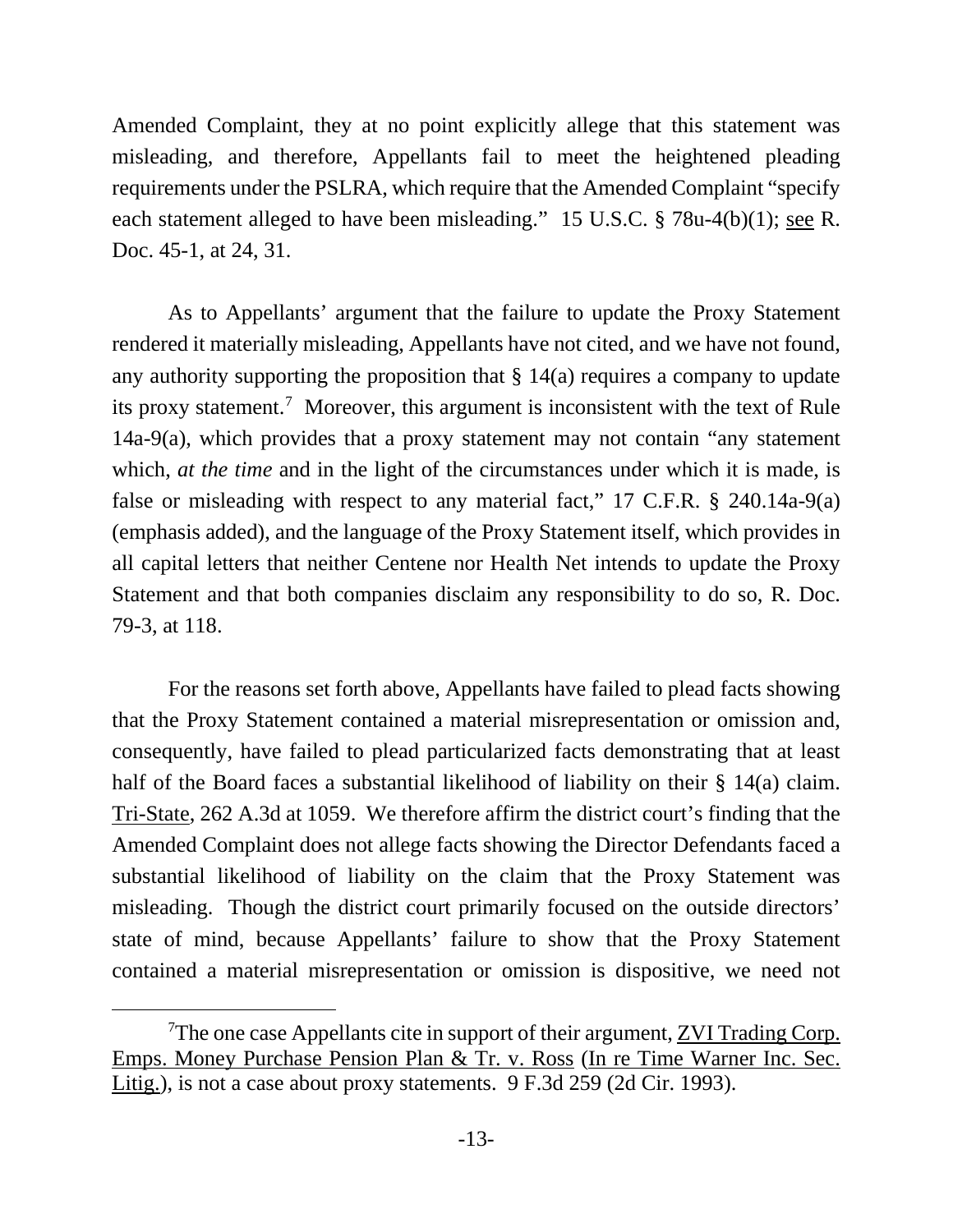address whether the Amended Complaint states with particularity facts giving rise to a strong inference that the outside directors acted with scienter.<sup>[8](#page-13-0)</sup> See INS v. Bagamasbad, 429 U.S. 24, 25 (1976) ("As a general rule courts . . . are not required to make findings on issues the decision of which is unnecessary to the results they reach."); Carlsen v. GameStop, Inc., 833 F.3d 903, 910 (8th Cir. 2016) ("[W]e may affirm a judgment on any ground supported by the record[.]" (alteration in original) (citation omitted)).

## B.

Appellants' second claim alleges that all Appellees, including the Director Defendants, breached their fiduciary duties of good faith, fair dealing, loyalty, and due care when they allowed Centene to enter the merger based upon "inadequate due diligence and flawed process," overpay for Health Net, disseminate a "materially false and misleading" Proxy Statement, and "issue materially false and misleading

<span id="page-13-0"></span><sup>8</sup> Because the information included in the Registration Statements attached to Appellants' Motion to Supplement the Record and/or for Judicial Notice would not change our resolution of this issue, we deny the motion as moot. Robinson v. Pulaski Tech. Coll., 698 F. App'x 859, 859 (8th Cir. 2017) (per curiam); see also Dakota Indus., Inc. v. Dakota Sportswear, Inc., 988 F.2d 61, 63 (8th Cir. 1993) ("Th[e] authority to enlarge a record is rarely exercised and is a narrow exception to the general rule that an appellate court may consider only the record made before the district court."). Further, we find Appellants' efforts to introduce this evidence at this stage of the litigation vexatious. Appellants seek to supplement the record to include the Registration Statements containing the Proxy Statement to support their allegation that the Director Defendants signed the Proxy Statement, which itself is already part of the record. R. Doc. 79-3. Appellees disputed Appellants' argument that the seven outside directors signed the Proxy Statement in their motion to dismiss the Amended Complaint below, putting Appellants on notice that the contents of the Proxy Statement were in dispute. See R. Doc. 78, at 18 n.9. Appellants now seek to introduce the Registration Statements, which are not referenced in the Amended Complaint, to bolster their argument on appeal. "[W]e find no compelling reason to allow [Appellants] to supplement the record with evidence available from the [SEC] long before the district court decided this case." Bell v. Pfizer, Inc., 716 F.3d 1087, 1092 (8th Cir. 2013).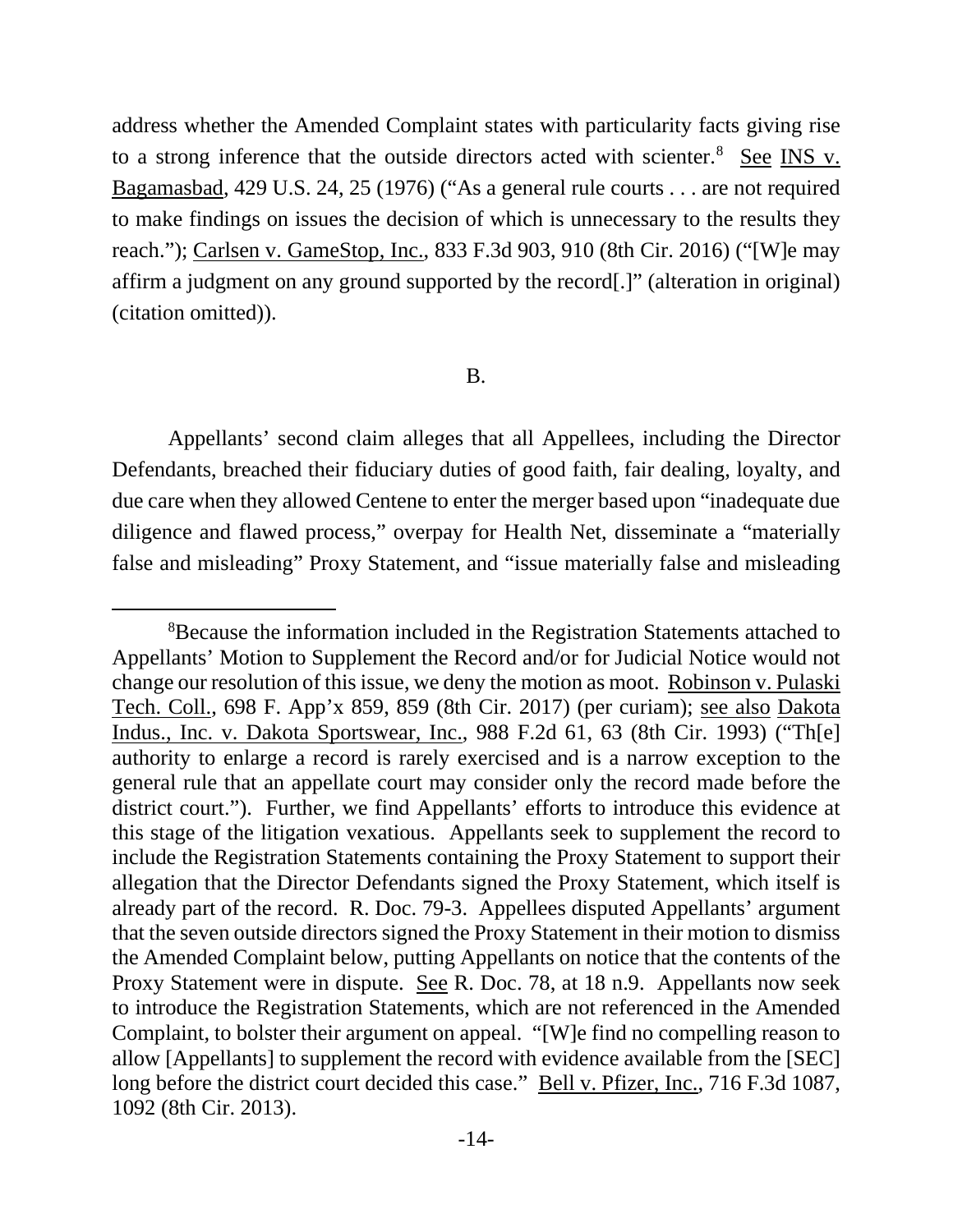information concerning its business and Health Net's finances."[9](#page-14-0) R. Doc. 45-1, at 88. The directors of a Delaware corporation owe two overarching fiduciary duties to the corporation and its shareholders: the duties of care and loyalty. Dohmen v. Goodman, 234 A.3d 1161, 1168 (Del. 2020). The Delaware Supreme Court has stated that "[w]henever directors communicate publicly or directly with shareholders about the corporation's affairs, with or without a request for shareholder action, directors have a fiduciary duty to shareholders to exercise due care, good faith and loyalty." Malone v. Brinecat, 722 A.2d 5, 10 (Del. 1998).

As to the duty of care, under Delaware law, a corporation may include a provision in its charter protecting directors from personal liability for breach of the duty of care. Del. Code Ann. tit. 8, § 102(b)(7). In Tri-State, along with articulating the proper test for demand futility, the Delaware Supreme Court clarified whether directors can face a substantial likelihood of liability based upon an exculpated duty of care violation. After engaging in a thorough review of Delaware precedent published since the enactment of § 102(b)(7), the Tri-State court determined that exculpated duty of care claims cannot support a finding of a substantial likelihood of liability. 262 A.3d at 1052-54. Therefore, because Centene's articles of incorporation contain an exculpation provision limiting directors' liability to the extent permitted by Delaware law, R. Doc. 79-12, none of the Director Defendants faces a substantial likelihood of liability on Appellants' duty of care claim.

<span id="page-14-0"></span><sup>&</sup>lt;sup>9</sup>Appellees argue that Appellants have waived their fiduciary duty arguments by not arguing them on appeal. Appellees' Br. 34. Because Appellants do mention these arguments on appeal, however, we are not convinced that these arguments have been waived. Regardless, whether or not these arguments have been waived is immaterial because Appellants have failed to plead this claim with particularity sufficient to demonstrate that at least half of the Board faces a substantial likelihood of liability.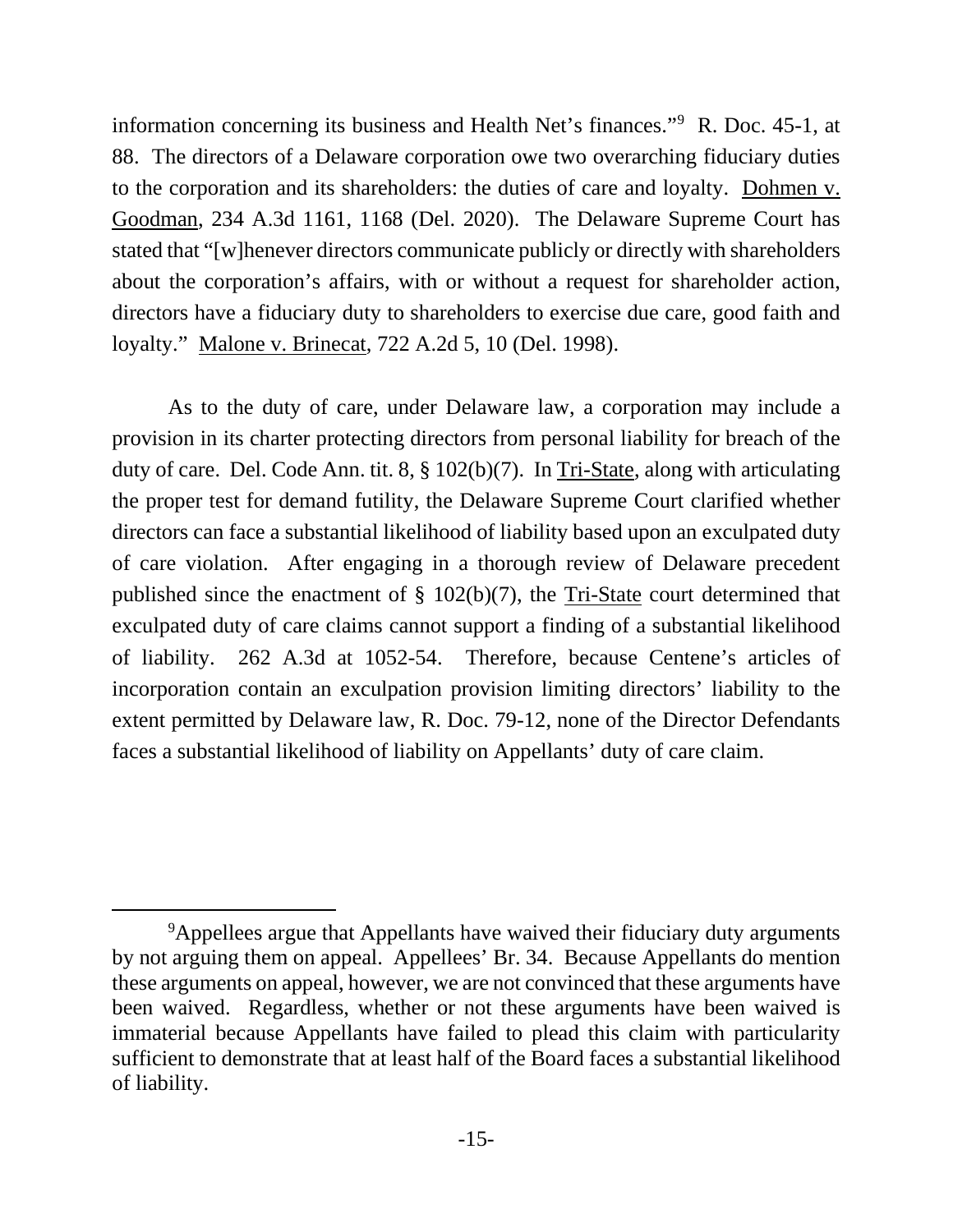This leaves the duty of loyalty.<sup>[10](#page-15-0)</sup> To show a substantial likelihood of liability on a breach of duty of loyalty claim,

the plaintiff must plead with particularity that the directors "acted with scienter, meaning 'they had actual or constructive knowledge that their conduct was legally improper.'" In other words, directors are liable for "subjective bad faith" when their conduct is motivated "by an actual intent to do harm," or when there is an "intentional dereliction of duty, a conscious disregard for one's responsibilities." Pleading bad faith is a difficult task and requires "that a director acted inconsistent with his fiduciary duties and, most importantly, that the director *knew* he was so acting."

McElrath v. Kalanick, 224 A.3d 982, 991-92 (Del. 2020) (citations omitted). Thus, in order to show that the Director Defendants face a substantial likelihood of liability based upon breach of the duty of loyalty, Appellants must have pled particularized facts showing that each director allowed Centene to disseminate materially false and misleading information in bad faith, meaning with actual intent to do harm or with conscious disregard of his or her responsibilities.

We have reviewed the Amended Complaint in its entirety and agree with the district court that Appellants

allege only that the directors knew or should have known of Health Net's actual status, the risks of continuing with the merger, and

<span id="page-15-0"></span><sup>&</sup>lt;sup>10</sup>The Amended Complaint alleges, and Appellants argue on appeal, that the Director Defendants breached their duties of loyalty *and* good faith. However, "good faith . . . is 'a subsidiary element, *i.e.*, a condition, of the fundamental duty of loyalty.'" In re Rural/Metro Corp. S'Holders Litig., 102 A.3d 205, 253 (Del. Ch. 2014) (quoting Stone ex rel. AmSouth Bancorporation v. Ritter, 911 A.2d 362, 370 (Del. 2006)). Therefore, we need not separately address Appellants' claim that the Director Defendants breached their duty of good faith. As for Appellants' allegation in the Amended Complaint that the Director Defendants breached their duty of fair dealing, Appellants do not mention the duty of fair dealing in their briefing to this Court, and therefore, we need not consider it. See Falco, 795 F.3d at 868.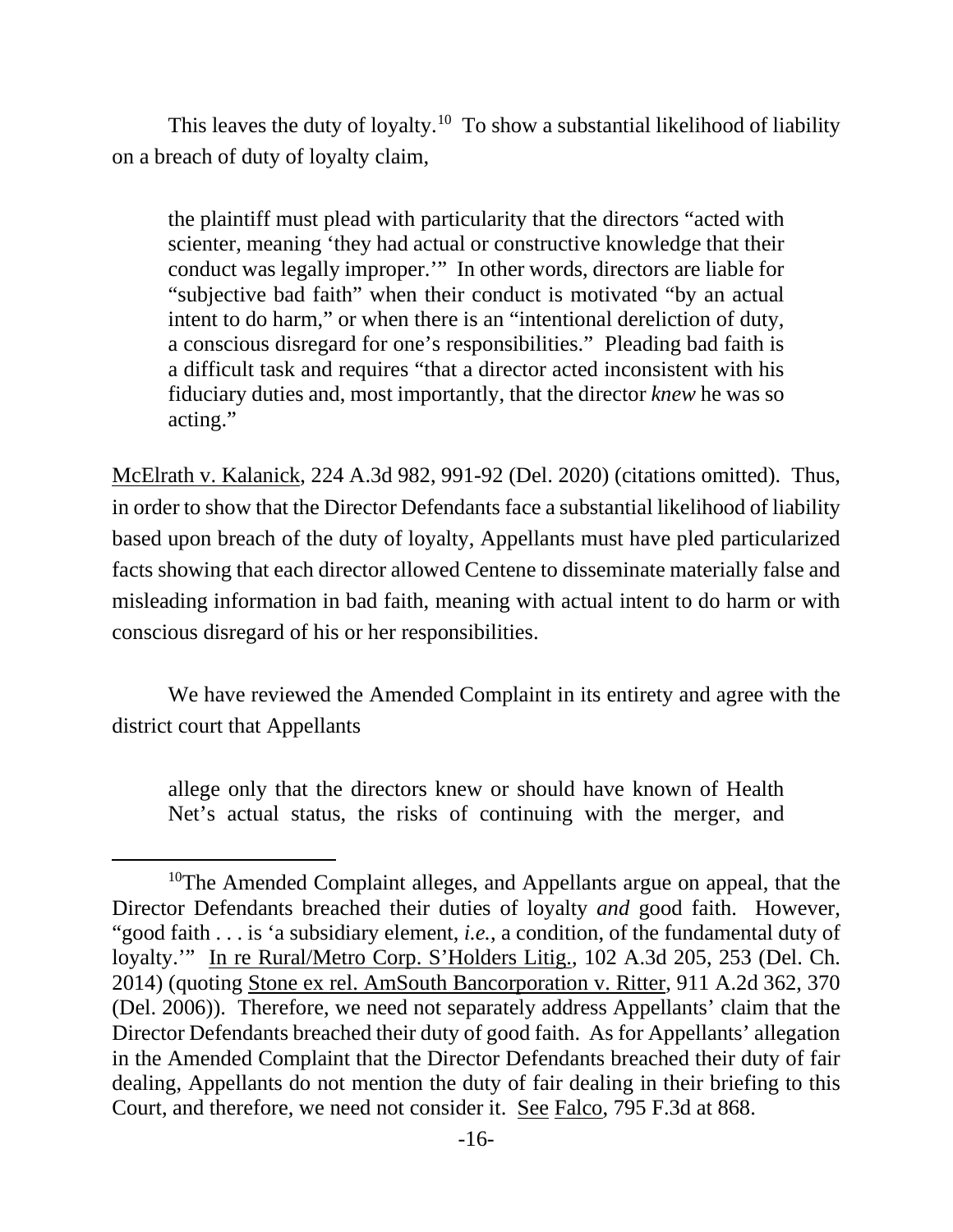management's corresponding concealment because 1) they attended board meetings where risks of the merger were discussed, 2) their general roles as directors impute such knowledge to them, and 3) due diligence would have disclosed the issues if done properly. [Appellants] contend that the availability of information regarding Health Net's history and practices put the directors on notice of significant risks to Centene in pursuing the merger, thus demonstrating the directors' bad faith in allowing the merger to proceed.

R. Doc. 95, at 26-27. Appellants' allegations of mere knowledge fall short of the "high hurdle" plaintiffs must clear when pleading bad faith in the demand excusal context. McElrath, 224 A.3d at 993. Appellants repeatedly allege that the Director Defendants acquired knowledge of the problems with Health Net from attendance at board meetings, but even assuming that the Director Defendants had this knowledge, Appellants plead no particularized facts showing that the Director Defendants failed to disclose these facts to shareholders in bad faith—that is, with intent to do harm or in conscious disregard of their responsibilities.<sup>[11](#page-16-0)</sup> Therefore, we agree with the

<span id="page-16-0"></span> $11$ In their briefing, Appellants argue that this case is unlike In re TrueCar, Inc. Shareholder Derivative Litigation, where the Delaware Chancery Court held that the plaintiffs failed to sufficiently plead facts demonstrating scienter because they did not plead with particularity facts demonstrating that any directors knew of certain information. No. 2019-0672-AGB, 2020 WL 5816761, at \*19 (Del. Ch. Sept. 30, 2020). Appellants contend that, here, the allegations in the Amended Complaint support a reasonable inference that the Director Defendants knew about certain information that was not disclosed in Centene's public filings. That, according to Appellants, should lead this Court to reach the opposite conclusion as the court did in TrueCar and find that Appellants have sufficiently pled scienter. Appellants' reliance on TrueCar is similar to their reliance on Cottrell, see supra note 4; they seem to take from TrueCar that if they can demonstrate the thing that the plaintiffs in TrueCar failed to, namely, knowledge of certain information, then they will have successfully shown that the Director Defendants face a substantial likelihood of liability for breach of the duty of loyalty. This is not so. As discussed above, Delaware Supreme Court precedent requires Appellants to demonstrate not just that the Director Defendants knew of problems with Health Net, but also that they failed to disclose this information to shareholders with "an actual intent to do harm" or in "intentional dereliction of [their] dut[ies]." McElrath, 224 A.3d at 991 (citation omitted).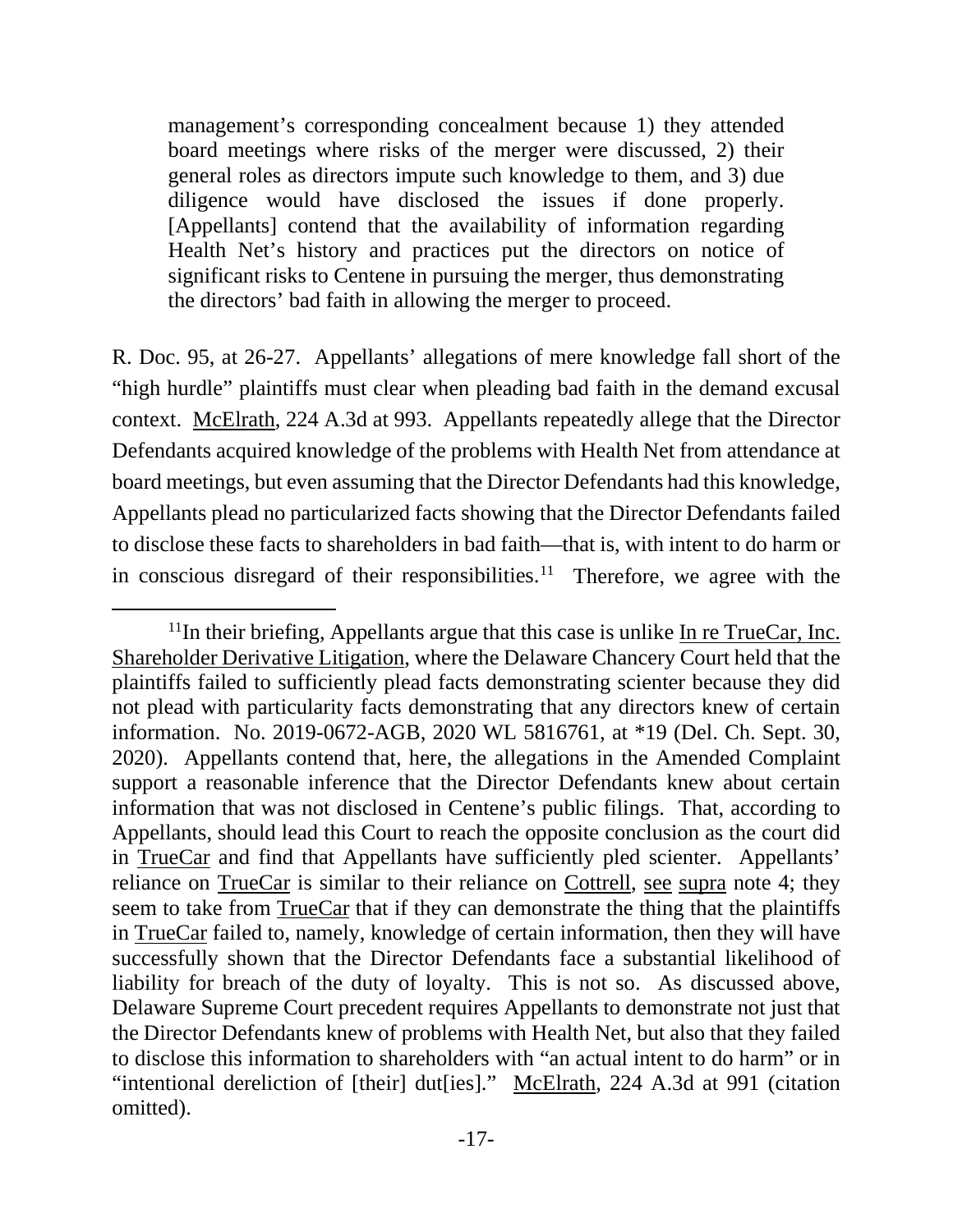district court that the Amended Complaint does not plead particularized facts that, if proven, would show that the Director Defendants acted with scienter sufficient to support a breach of duty of loyalty claim. Accordingly, we find that Appellants have failed to plead particularized facts demonstrating that at least half of the Board faces a substantial likelihood of liability for breach of the duty of loyalty. Tri-State, 262 A.3d at 1059.

Appellants have waived any argument pertaining to a Caremark<sup>[12](#page-17-0)</sup> claim. A Caremark claim is one in which it is alleged "that the directors allowed a situation to develop and continue which exposed the corporation to enormous legal liability and that in doing so they violated a duty to be active monitors of corporate performance." 698 A.2d at 967. This claim "is possibly the most difficult theory in corporation law upon which a plaintiff might hope to win a judgment." Id. Appellants make no argument on appeal contesting the district court's conclusion that the Amended Complaint fails to allege particularized facts showing that a majority of the Board faces a substantial likelihood of liability for failing to exercise their oversight duties in bad faith, and thus, we need not consider the matter. See Falco, 795 F.3d at 868.

# C.

Appellants style their third claim as a derivative claim for breach of the fiduciary duties of loyalty, good faith, and candor in connection with federal securities law violations.<sup>[13](#page-17-1)</sup> Specifically, they allege that Appellees, including the

<sup>&</sup>lt;sup>12</sup>In re Caremark Int'l Inc. Derivative Litig., 698 A.2d 959 (Del. Ch. 1996).

<span id="page-17-1"></span><span id="page-17-0"></span><sup>&</sup>lt;sup>13</sup>Appellees argue that Appellants failed to argue any fiduciary duty claim pertaining to the April 10-Q before the district court and have therefore waived any such claim on appeal. Appellees' Br. 35. Though Appellants did not explicitly mention the April 10-Q in the argument section of their opposition to Appellees' motion to dismiss, Appellants' reference therein to misleading statements made "in violation of the federal securities laws *both in connection with the merger and later*,"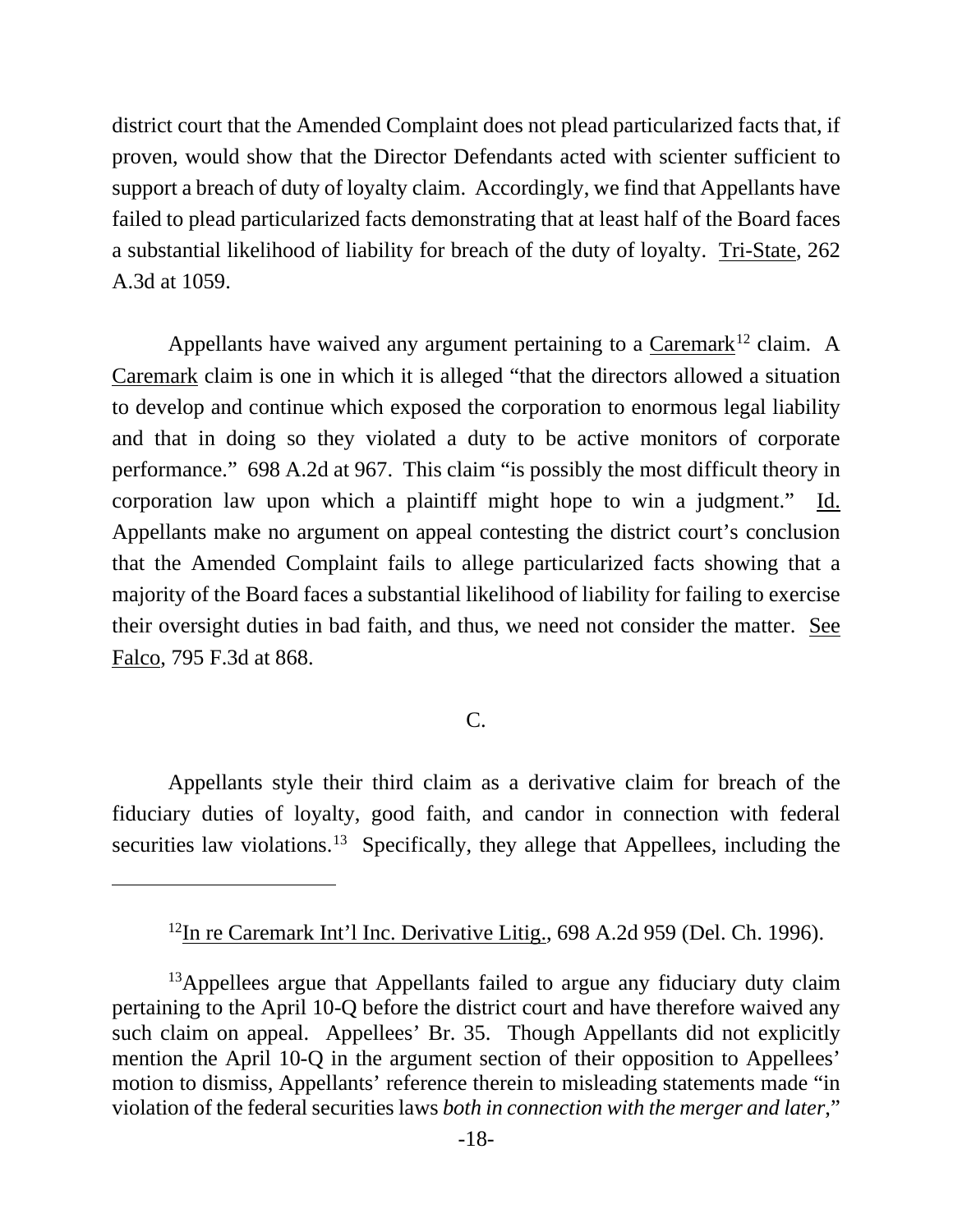Director Defendants, "violated and breached their duty of loyalty, good faith and candor by concealing the problems and risks concerning Health Net's business and by issuing false and misleading financial statements in violation of [Generally Accepted Accounting Principles] and false and misleading SEC filings" and that this breach caused Centene to violate federal securities laws. R. Doc. 45-1, at 89.

"The duty of disclosure is, and always has been, a specific application of the general fiduciary duty owed by directors."[14](#page-18-0) Malone, 722 A.2d at 10. "A director's

<span id="page-18-0"></span>14We interpret Appellants' "duty of loyalty, good faith, and candor" claim as a mislabeled duty of disclosure claim and proceed accordingly. Use of the term "duty of candor" has long been abandoned by Delaware courts. See In re Orchard Enters., Inc. S'Holder Litig., 88 A.3d 1, 29 n.9 (Del. Ch. 2014). In Stroud v. Grace, the Delaware Supreme Court held:

[T]he term "duty of candor" has no well accepted meaning in the disclosure context. Its use is both confusing and imprecise given the well-established principles and duties of disclosure that otherwise exist. Thus, it is more appropriate for our courts to speak of a duty of disclosure based on a materiality standard rather than the unhelpful terminology that has crept into Delaware court decisions as a "duty of candor."

606 A.2d 75, 84 (Del. 1992). Further, "[t]he duty of disclosure is not an independent duty, but derives from the duties of care and loyalty," Pfeffer v. Redstone, 965 A.2d 676, 684 (Del. 2009) (alteration in original), and, as discussed supra note 10, the duty of good faith is a subsidiary element of the duty of loyalty, so Appellants' reference to the "duty of loyalty, good faith, and candor" is redundant.

gives us reason to doubt that they have waived their arguments pertaining to the April 10-Q. R. Doc. 80, at 16 (emphasis added). Nonetheless, it is immaterial whether or not Appellants have waived any fiduciary duty claim based on the April 10-Q because Appellants have failed to plead particularized facts demonstrating that at least half of the Board faces a substantial likelihood of liability for breach of fiduciary duty in connection with the April 10-Q.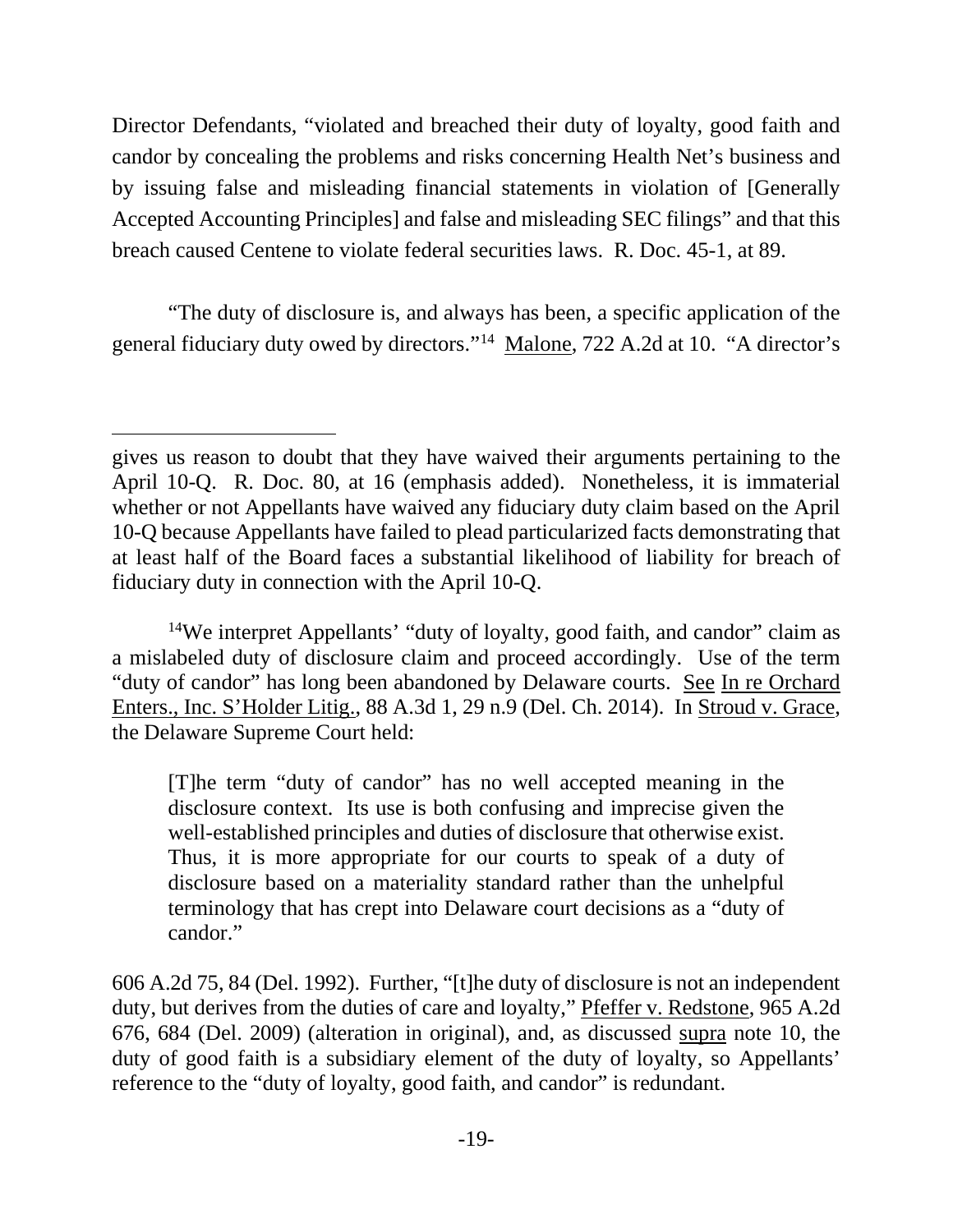specific disclosure obligations are defined by the context in which the director communicates." Dohmen, 234 A.3d at 1168.

When directors request discretionary stockholder action, [such as approval of a merger,] they must disclose fully and fairly all material facts within their control bearing on the request. This application of the fiduciary duties of care and loyalty is referred to as the "fiduciary duty of disclosure." Directors breach their fiduciary duty of disclosure when the "alleged omission or misrepresentation is material."

. . . .

Another context is a communication not associated with a request for stockholder action, such as when directors make periodic financial disclosures required by securities laws. In this context, the fiduciary duty of disclosure does not apply. But under the board's duties of care and loyalty, the directors must still deal honestly with stockholders.

Id. at 1168-69 (citations omitted). Therefore, it is clear that the duty of disclosure only applies to communications requesting stockholder action and the more general duties of care and loyalty apply to communications not requesting stockholder action.

Here, the only communication made by the Director Defendants requesting stockholder action was the Proxy Statement. Thus, Appellants' argument that the Director Defendants breached their duty of disclosure by allowing Centene to publish false and misleading statements in the April 10-Q is misguided. The only duties that applied to the Director Defendants when filing the April 10-Q were the duties of care and loyalty, see id., and as discussed in Section II.B., Appellants have failed to plead particularized facts demonstrating that at least half of the Board faces a substantial likelihood of liability for breaching these duties.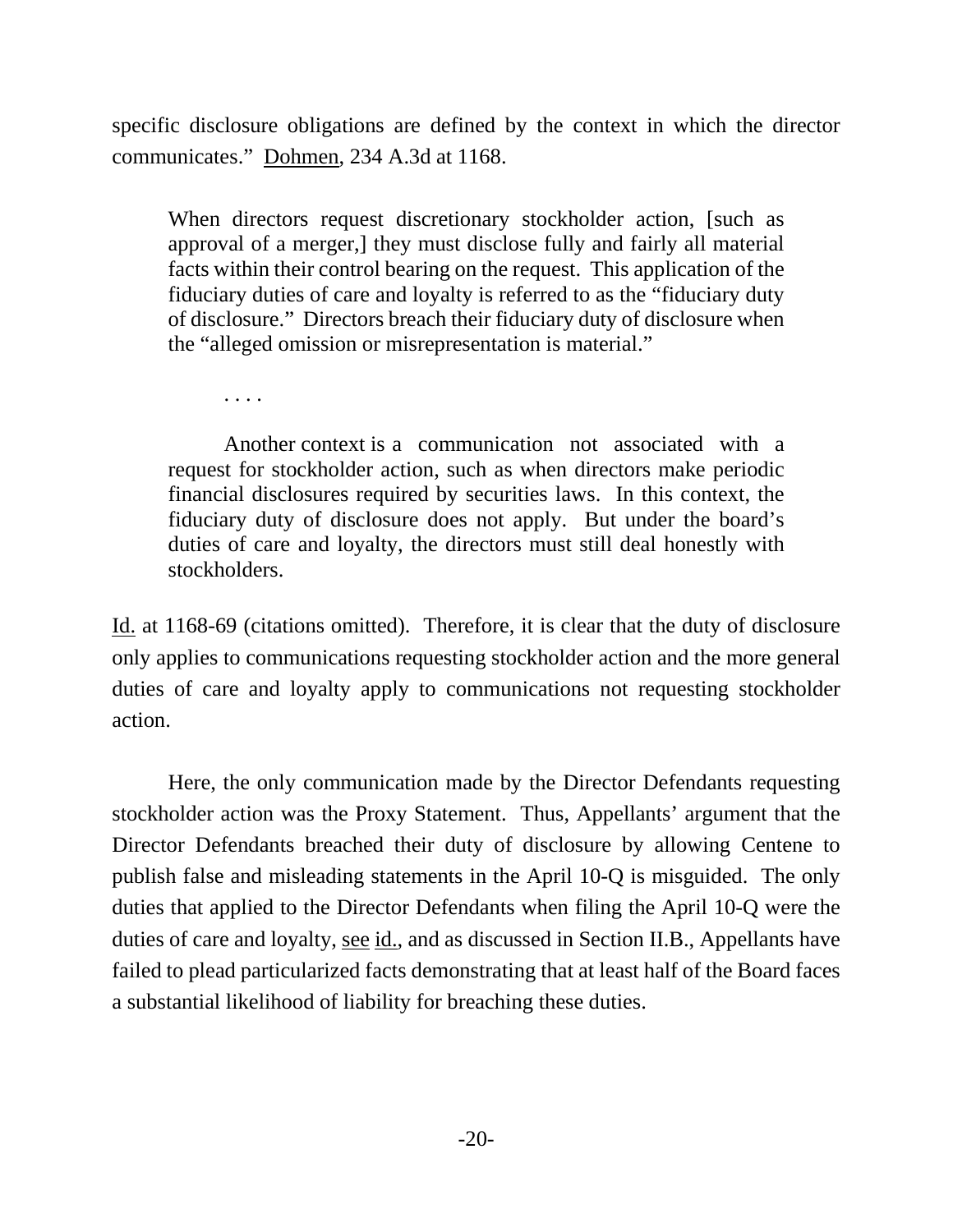As to the Proxy Statement, "[t]he essential inquiry" in a duty of disclosure action "is whether the alleged omission or misrepresentation is material." Malone, 722 A.2d at 12.

"Corporate fiduciaries can breach their duty of disclosure under Delaware law . . . by making a materially false statement, by omitting a material fact, or by making a partial disclosure that is materially misleading." "Material facts are those facts for which 'there is a substantial likelihood that a reasonable person would consider [them] important in deciding how to vote.'"

. . . .

"To state a claim for breach of the fiduciary duty of disclosure on the basis of a false statement or representation, a plaintiff must identify (1) a material statement or representation in a communication contemplating stockholder action (2) that is false." . . . "[C]onclusory allegations need not be treated as true, nor should inferences be drawn unless they truly are reasonable."

Pfeffer, 965 A.2d at 684-85 (first and second alterations in original) (citations omitted). Our analysis here is similar to that under supra II.A. From what we can discern,<sup>15</sup> Appellants argue that the Proxy Statement misleadingly states that "[t]he combination of Health Net and Centene would maintain and enhance Health Net's strong commercial business in California, which could also serve as a model for other states in which similar opportunities can be identified" and omitted information that would have revealed material facts about Health Net's business. Appellants' Br. 35 (alteration in original). As noted above, Appellants do not allege

<span id="page-20-0"></span><sup>&</sup>lt;sup>15</sup>Appellants' failure to structure the argument section of their opening brief in a claim-by-claim manner, see supra note 4, has made it difficult for us to extract their individual arguments pertaining to Claims 1-3. In their reply brief, where Appellants do address their individual claims, Appellants focus their entire duty of candor discussion on the April 10-Q. We recognize, however, that Appellants seem to make a duty of disclosure argument regarding the Proxy Statement in their opening brief. See Appellants' Br. 35-36.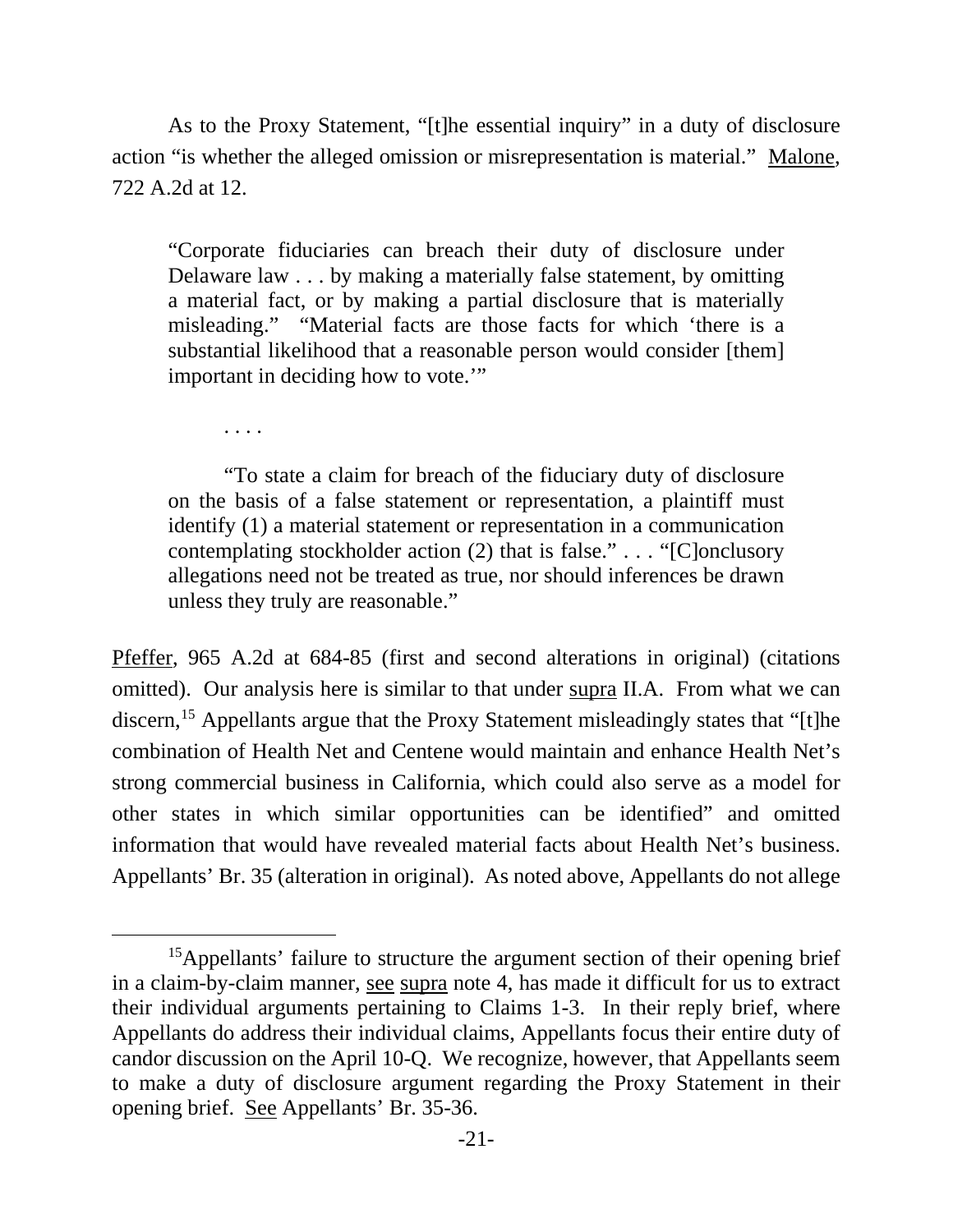in the Amended Complaint that the statement concerning Health Net's California business was misleading, and therefore, it is not appropriate for our consideration. See Norwest Bank of N.D., N.A. v. Doth, 159 F.3d 328, 334 (8th Cir. 1998) ("As a general rule, we will not consider issues not presented to [the lower court] in the first instance." (alteration in original) (citation omitted)).

As for the omitted information regarding Health Net's business, see R. Doc. 45-1, at 32, "[o]mitted information is *material* if a reasonable stockholder would consider it important in deciding whether to tender his shares or would find that the information has altered the 'total mix' of information available," Pfeffer, 965 A.2d at 686 (citation omitted). Here, though we recognize that Appellants generally allege in the Amended Complaint that the Director Defendants' alleged concealment of these omissions caused Centene to overpay for Health Net, see R. Doc. 45-1, at 4-5, 8, they have not pled facts demonstrating that a reasonable stockholder would consider these omissions important in deciding to tender his shares or that the information would have altered the "total mix" of information available, nor have they made such an argument in their briefing. See Pfeffer, 965 A.2d at 686. Though our analysis of Claim 3 differs somewhat from that of the district court, we find that the Amended Complaint does not sufficiently plead particularized facts demonstrating that at least half of the Board faces a substantial likelihood of liability for breach of the duty of disclosure and affirm the district court's dismissal as it pertains to this claim. See Carlsen, 833 F.3d at 910 ("[W]e may affirm a judgment on any ground supported by the record . . . ." (first alteration in original) (citation omitted)).

### D.

Appellants' fourth claim alleges that two of the eight Director Defendants, Neidorff and outside-director Richard Gephardt, along with three Centene officers sold and disposed of Centene stock while in possession of insider information. Under the second Tri-State question, which requires that at least half of the demand board face a substantial likelihood of liability on an alleged claim in order for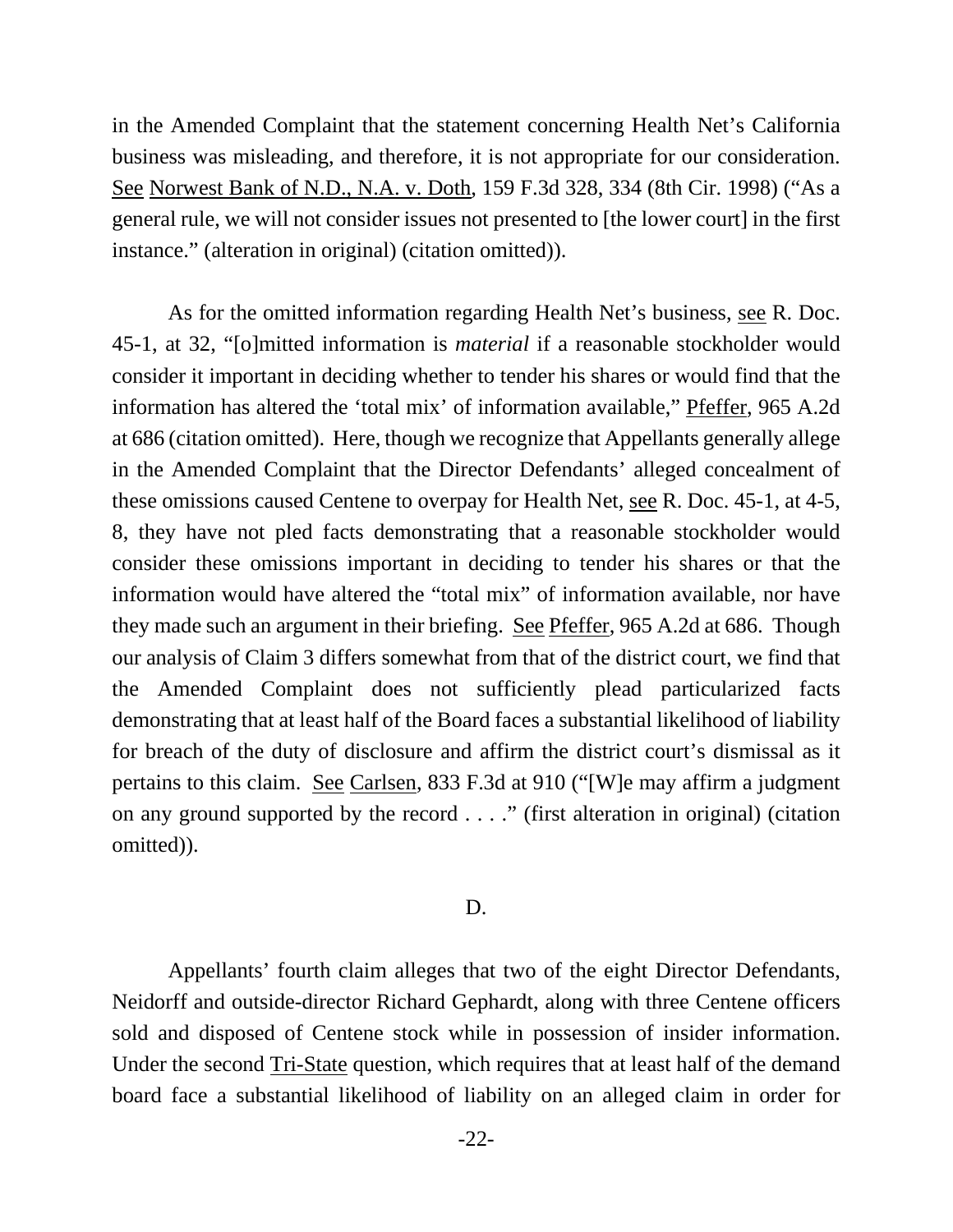demand to be futile, Appellants' futility argument appears to be patently insufficient. See 262 A.3d at 1059. Appellants acknowledge that the Amended Complaint alleges this claim against just two of the Director Defendants but, nonetheless, argue that demand is not futile because pursuing this claim against Neidorff and Gephardt would require the remaining Director Defendants to make arguments that would expose them to risk of liability for breach of fiduciary duty and securities law violations. While it is true that Claim 4 alleges that Neidorff and Gephardt knew and concealed material facts concerning Health Net's business, Appellants do not meaningfully argue, and we do not see, how proving this allegation would require the remaining Director Defendants to make the same materiality and scienter arguments as implicated by Claims 1-3.

To state a claim for insider trading liability in this context, Appellants "must show that: '1) the corporate fiduciary possessed material, nonpublic company information; and 2) the corporate fiduciary used that information improperly by making trades because she was motivated, in whole or in part, by the substance of that information.'" Kahn v. Kolberg Kravis Roberts & Co., 23 A.3d 831, 838 (Del. 2011) (citation omitted). This standard is different from the foregoing standards, which each require either proof of material misrepresentations or omissions or scienter, or both. Therefore, because the arguments that the remaining Director Defendants would have to pursue in order to bring this claim would not require them to prove that they themselves made material misrepresentations or omissions with or without scienter, we find Appellants' argument unavailing; "the factual predicate underlying" Claim 4 is not "so intertwined" with that of Claims 1-3 that pursuit of Claim 4 would expose the remaining Director Defendants to risk of liability under Claims 1-3. See In re CBS S'Holder Class Action & Derivative Litig., No. 2020-0111-JRS, 2021 WL 268779, at \*50 (Del. Ch. Jan. 27, 2021), as corrected (Feb. 4, 2021). We agree with the reasoning of courts that have addressed a similar factual situation, and because the Amended Complaint alleges an insider trading claim against just two of the eight Director Defendants, we affirm the district court's finding that Appellants have failed to demonstrate that a majority of the Board faces a substantial likelihood of liability under Claim 4. See In re China Auto. Sys. Inc.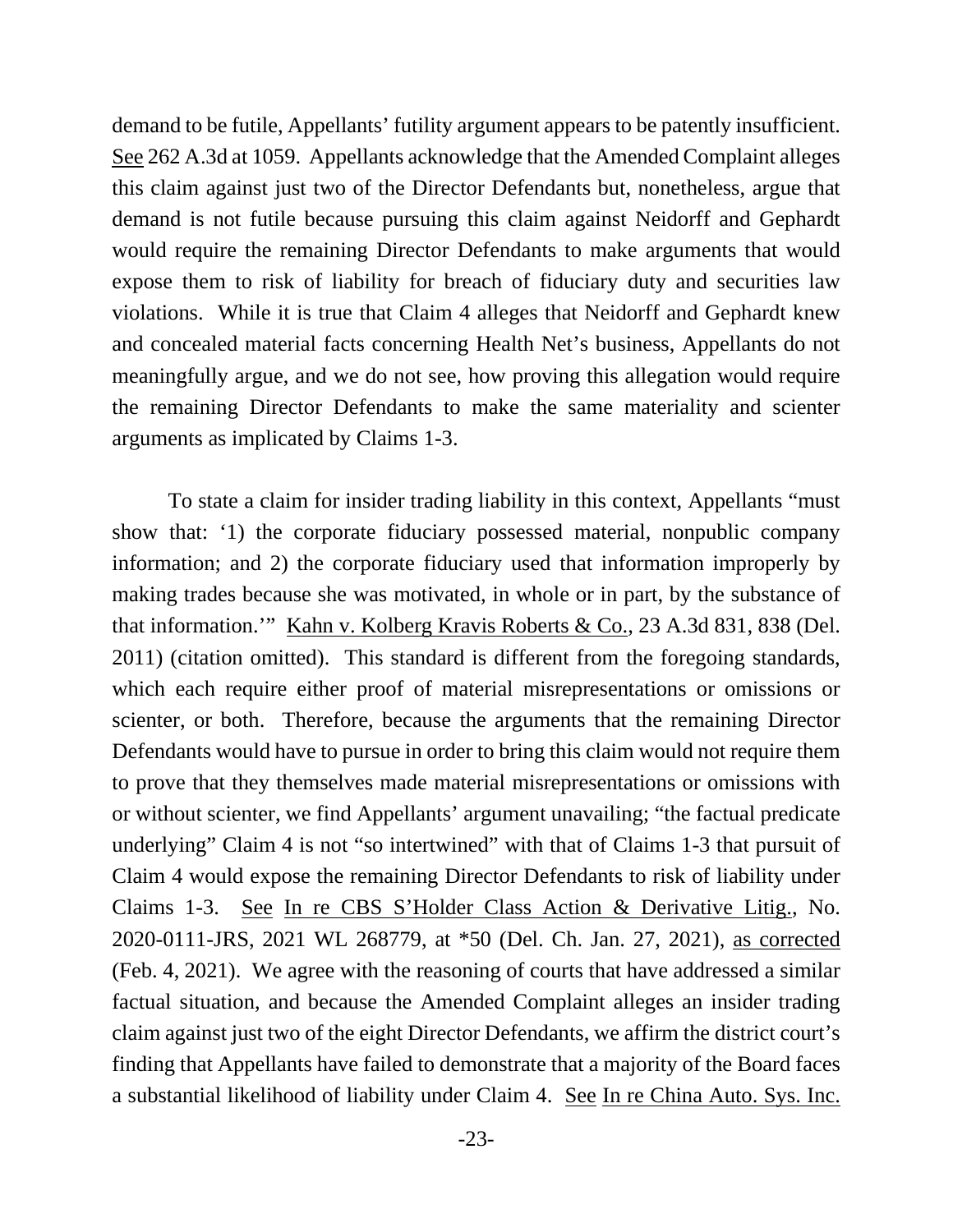Derivative Litig., No. 7145-VCN, 2013 WL 4672059, at \*10 (Del. Ch. Aug. 30, 2013) (finding plaintiffs who pled only that two of five directors engaged in insider trading had not demonstrated demand futility); Markewich ex rel. Medtronic, Inc. v. Collins, 622 F. Supp. 2d 802, 814 (D. Minn. 2009) (concluding that demand was not futile where majority of board did not face substantial likelihood of liability for insider trading).

# E.

In their fifth claim, Appellants allege that all Appellees, including the Director Defendants, were unjustly enriched at the expense and to the detriment of Centene "as a result of the compensation and remuneration they received while breaching fiduciary duties owed to Centene and through their sale or disposition of [Centene] stock at artificially inflated prices." R. Doc. 45-1, at 90. Under Delaware law, "[a]t the pleadings stage, an unjust enrichment claim that is entirely duplicative of a breach of fiduciary duty claim—*i.e.*, where both claims are premised on the same purported breach of fiduciary duty—is frequently treated 'in the same manner when resolving a motion to dismiss.'" Calma ex rel. Citrix Sys., Inc. v. Templeton, 114 A.3d 563, 591 (Del. Ch. 2015) (citation omitted). Therefore, because we find that Appellants have failed to demonstrate that at least half of the Board faces a substantial likelihood of liability on Appellants' breach of fiduciary duty claims, we find the same as to Appellants' unjust enrichment claim as it pertains to the alleged breaches of fiduciary duties. Cf. id. at 592 (finding it plausible that plaintiff could recover under unjust enrichment claim where plaintiff had stated a claim for breach of fiduciary duty). Likewise, because we find that at least half of the Board does not face a substantial likelihood of liability under Appellants' insider trading claim, we further find the same as to Appellants' unjust enrichment claim as it pertains to alleged insider trading and affirm the district court's findings as to Claim 5. See In re China Auto, 2013 WL 4672059, at \*10.